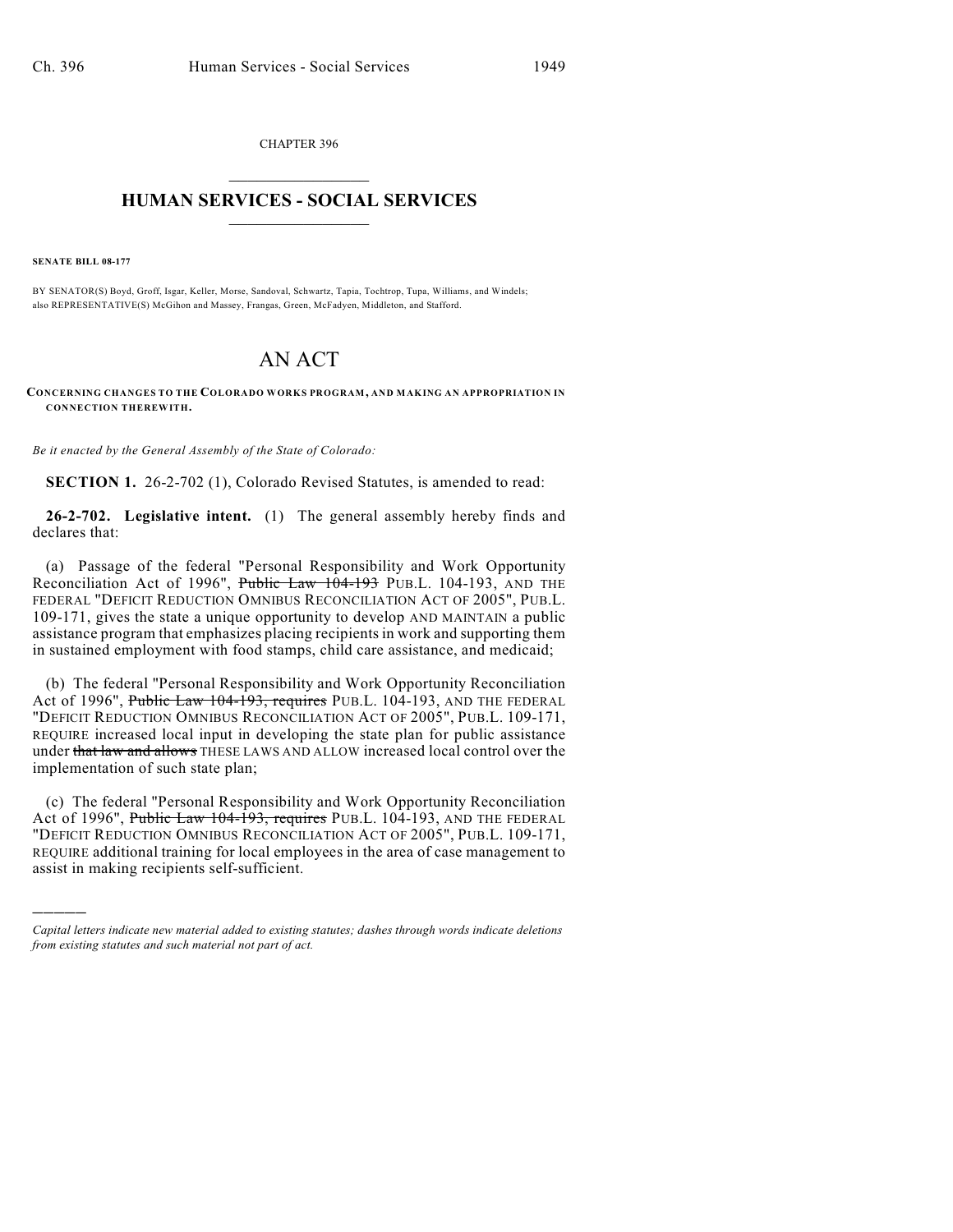**SECTION 2.** 26-2-703 (3), (8), (10), (17), (17.5), (17.7), (19), (21), and (22), Colorado Revised Statutes, are amended, and the said 26-2-703 is further amended BY THE ADDITION OF THE FOLLOWING NEW SUBSECTIONS, to read:

**26-2-703. Definitions.** As used in this part 7, unless the context otherwise requires:

(3) "Basic CASH assistance grant" means cash assistance provided to a participant in the Colorado works program pursuant to section 26-2-709.

(8) "County department" means:

(a) The department of social services, HUMAN SERVICES, OR HEALTH AND HUMAN SERVICES of a county or a city and county; or

(b) Any combination of departments of social services of a county or a city and county that are approved by the state department to implement a county block grant jointly pursuant to the provisions of section 26-2-718.

(8.5) "DEFICIT REDUCTION OMNIBUS RECONCILIATION ACT" MEANS THE FEDERAL "DEFICIT REDUCTION OMNIBUS RECONCILIATION ACT OF 2005", PUB.L. 109-171, AS AMENDED.

(10) "Diversion grant" means a grant of assistance authorized pursuant to section 26-2-707. "FEDERAL LAW" MEANS THE PERSONAL RESPONSIBILITY AND WORK OPPORTUNITY RECONCILIATION ACT, THE DEFICIT REDUCTION OMNIBUS RECONCILIATION ACT, AND ANY FEDERAL REGULATIONS ADOPTED FOR THE IMPLEMENTATION OF EITHER ACT.

(13.7) "ONGOING ASSISTANCE" MEANS ANY CASH GRANT, BENEFIT, SERVICE, OR OTHER FORM OF TEMPORARY ASSISTANCE DESIGNED TO MEET AN ELIGIBLE FAMILY'S ONGOING NEEDS.

(17) "Personal responsibility and work opportunity reconciliation act"  $\sigma r$ "federal law" means the federal "Personal Responsibility and Work Opportunity Reconciliation Act of 1996", Public Law 104-193, PUB.L. 104-193, AS AMENDED.

(17.5) "Program prohibitions" means any one or more of the following circumstances A CIRCUMSTANCE that, pursuant to this part 7 or federal law, renders an individual unable to participate in the Colorado works program.

(a) That the applicant or participant has misrepresented his or her residence to obtain TANF benefits in two or more states at the same time, pursuant to section  $26 - 2 - 711$   $(7)$ ;

(b) That the applicant or participant is a fleeing felon;

(c) That the applicant or participant has been convicted of a drug-related felony under the laws of this state, any other state, or the federal government on or after June 3, 1997, except as otherwise provided in section 26-2-706 (3);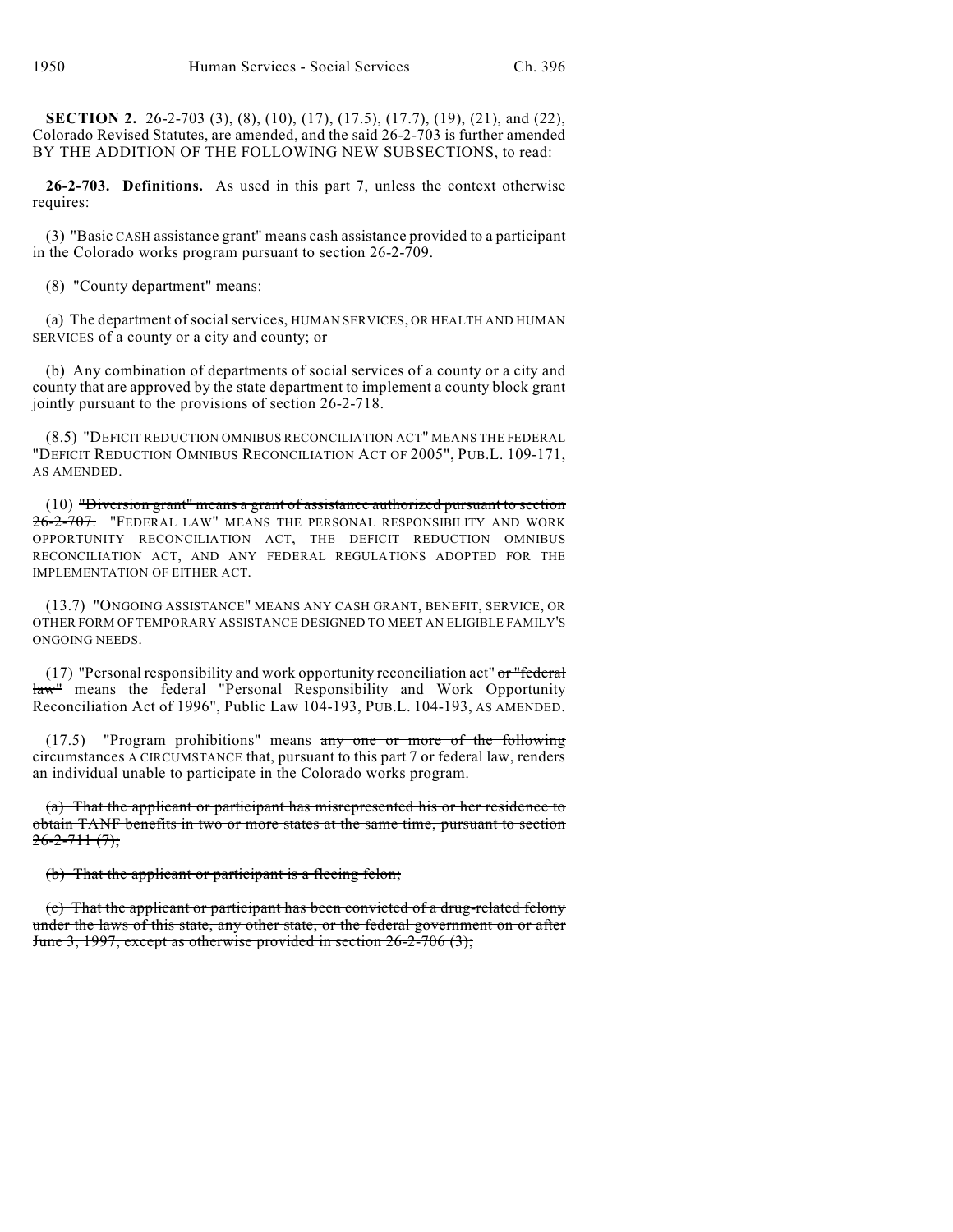(d) That the applicant or participant is an alien who does not meet the definition of a qualified alien pursuant to section  $26-2-103$  (7.5);

(e) That the applicant or participant has been convicted of welfare fraud under the laws of this state, any other state, or the federal government; or

(f) That the applicant or participant lacks, and has failed to apply for, a social security number.

 $(17.7)$  "Qualified alien" means an alien, who, at the time the alien applies for, receives, or attempts to receive a federal public benefit, is: A QUALIFIED ALIEN AS DEFINED BY RULE OF THE STATE BOARD IN CONFORMANCE WITH THE PERSONAL RESPONSIBILITY AND WORK OPPORTUNITY RECONCILIATION ACT.

(a) An alien who is lawfully admitted for permanent residence under the federal "Immigration and Nationality Act";

(b) An alien who is granted asylum under section 208 of the federal "Immigration and Nationality Act";

(c) A refugee who is admitted to the United States under section 207 of the federal "Immigration and Nationality Act";

(d) An alien who is paroled into the United States under section  $212$  (d) (5) of the federal "Immigration and Nationality Act" for a period of at least one year;

(e) An alien whose deportation is being withheld under section 243 (h) or section 241 (b) (3) of the federal "Immigration and Nationality Act";

(f) An alien who is granted conditional entry pursuant to section  $203(a)(7)$  of the federal "Immigration and Nationality Act" as in effect prior to April 1, 1980;

(g) An alien who is a Cuban or Haitian entrant as defined in section  $501(e)$  of the federal "Refugee Education Assistance Act of 1980"; or

(h) An alien, or an alien's child or parent, who has been battered or subjected to extreme cruelty in the United States and who otherwise satisfies the requirements of 8 U.S.C. sec. 1641 (c).

(18.2) "SHORT-TERM ASSISTANCE" MEANS A NONRECURRENT, SHORT-TERM BENEFIT THAT IS DESIGNED TO DEAL WITH A SPECIFIC CRISIS SITUATION OR EPISODE OF NEED, IS NOT INTENDED TO MEET RECURRENT OR ONGOING NEEDS, AND DOES NOT EXTEND BEYOND FOUR MONTHS.

(19) "Temporary assistance for needy families" or "TANF" means the program of block grants from the federal government to the states to implement assistance programs pursuant to the provisions of the personal responsibility and work opportunity reconciliation act FEDERAL LAW.

(21) (a) Except as provided in paragraph (b) of this subsection  $(21)$  and subject to the restrictions in the federal law, "work activities" means: "WORK ACTIVITIES"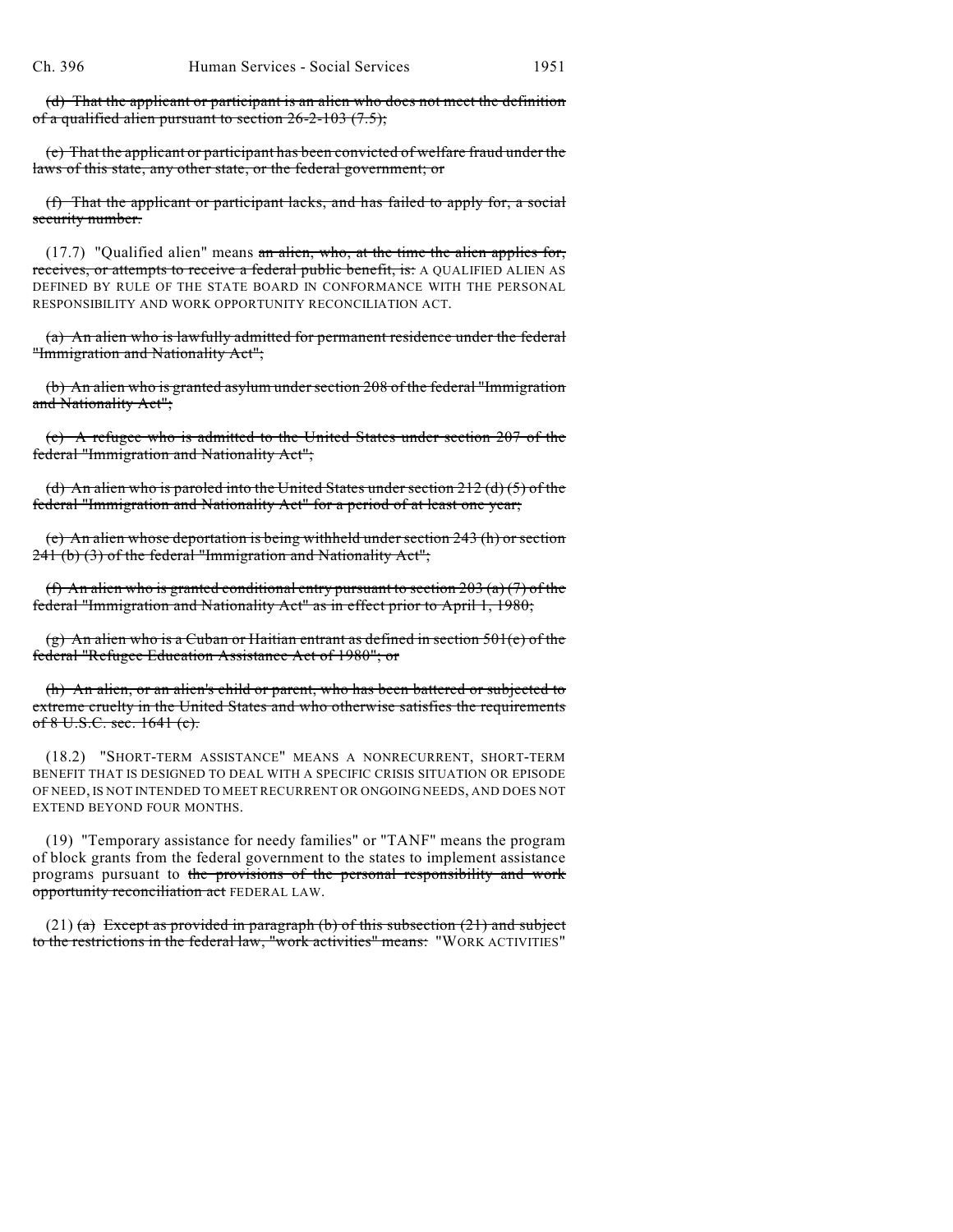SHALL HAVE THE SAME DEFINITION AS IS PROVIDED IN FEDERAL LAW. THE STATE BOARD SHALL PROMULGATE RULES AS NECESSARY TO FURTHER DEFINE "WORK ACTIVITIES" IN ACCORDANCE WITH THE DEFINITION PROVIDED IN FEDERAL LAW. PARTICIPANTS SHALL BE CONSIDERED TO BE ENGAGED IN WORK IF THEY ARE PARTICIPATING IN WORK ACTIVITIES AS DESCRIBED IN THE FEDERAL LAW OR IF THEY ARE PARTICIPATING IN OTHER WORK ACTIVITIES DESIGNED TO LEAD TO SELF-SUFFICIENCY AS DETERMINED BY THE COUNTY AND AS OUTLINED IN THEIR IRC.

(I) Unsubsidized employment;

(II) Subsidized private sector employment;

(III) Subsidized public sector employment;

(IV) Work experience (including work associated with the refurbishing of publicly assisted housing) if sufficient private sector employment is not available;

(V) On-the-job training;

(VI) Job search and job readiness assistance;

(VII) Community service programs;

(VIII) Vocational educational training (not to exceed twelve months with respect to any participant);

(IX) Job skills training directly related to employment;

(X) Education directly related to employment, in the case of a participant who has not received a high school diploma or a certificate of high school equivalency;

(XI) Satisfactory attendance at secondary school or in a course of study leading to a certificate of general equivalence, in the case of a participant who has not completed secondary school or received such a certificate; and

(XII) The provision of child care services to a participant in a community service program.

(b) "Work activities" also means maintenance of satisfactory attendance at secondary school or the equivalent or participation in education directly related to employment for at least the minimum average number of hours per week specified by the state department for a participant who is the head of a household and has not attained twenty years of age.

(c) Participants shall be considered to be engaged in work if they are participating in work activities as described in the federal law or if they are participating in other work activities designed to lead to self-sufficiency as determined by the county and as outlined in their IRC.

(22) "Work participation rate" means the percentage of participants who are involved in work activities as required statewide under the personal responsibility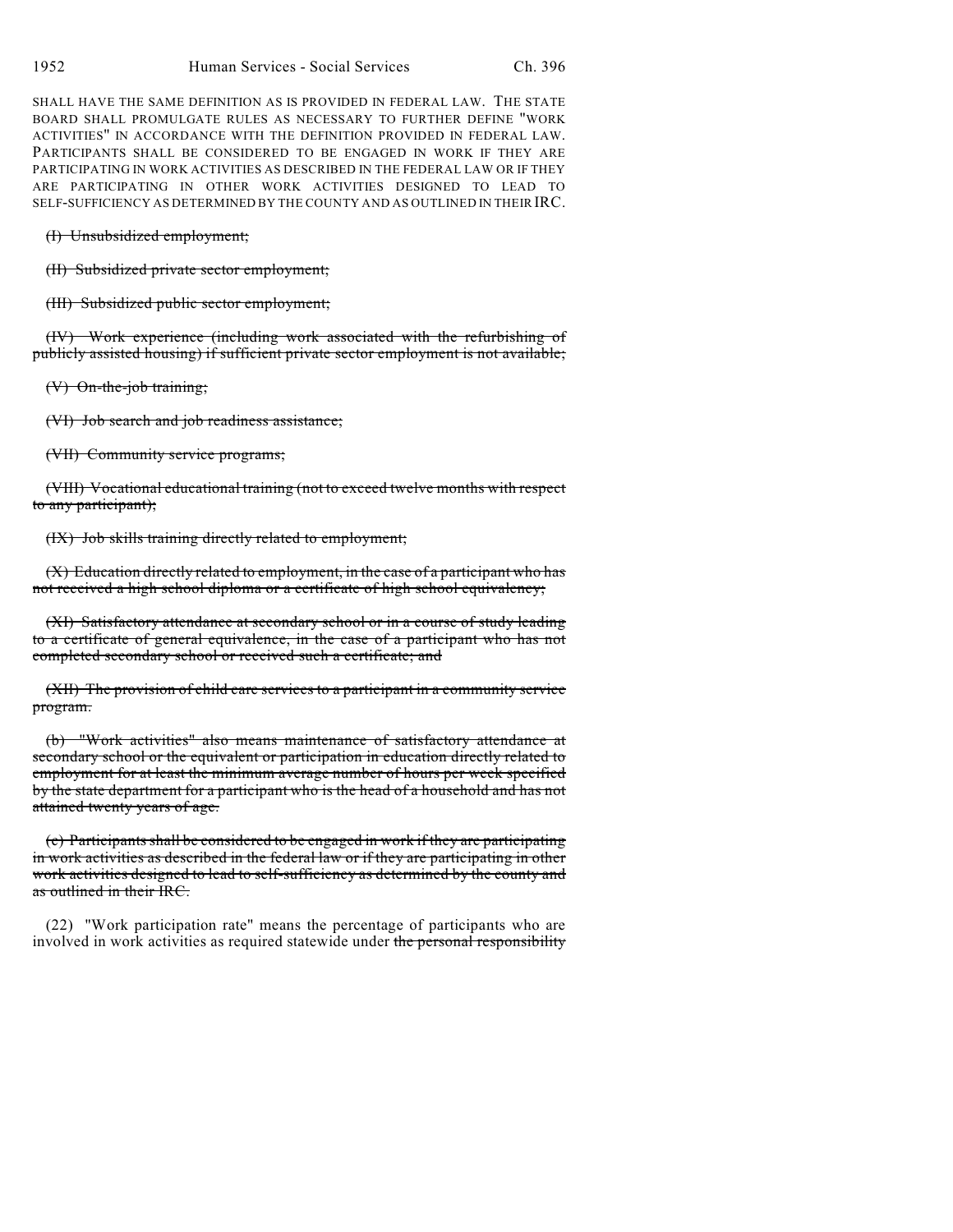and work opportunity reconciliation act FEDERAL LAW.

**SECTION 3.** 26-2-705 (1) and (2), Colorado Revised Statutes, are amended to read:

**26-2-705. Works program - purposes.** (1) (a) Effective July 1, 1997, the Colorado works program is implemented pursuant to the personal responsibility and work opportunity reconciliation act and is intended to comply with the express requirements for participation in the TANF block grant program.

(b) EFFECTIVE JANUARY 1, 2009, THE COLORADO WORKS PROGRAM IS AMENDED TO ENSURE IMPLEMENTATION IN COMPLIANCE WITH THE DEFICIT REDUCTION OMNIBUS RECONCILIATION ACT.

(2) The purposes of the works program are to:

(a) Assist participants to terminate their dependence on government benefits by promoting job preparation, work, and marriage;

(b) PROVIDE ASSISTANCE TO NEEDY FAMILIES SO THAT CHILDREN MAY BE CARED FOR IN THEIR HOMES OR IN THE HOMES OF FAMILY MEMBERS;

(c) PREVENT AND REDUCE THE INCIDENCE OF OUT-OF-WEDLOCK PREGNANCIES AND TO ESTABLISH ANNUAL NUMERICAL GOALS FOR PREVENTING AND REDUCING THE INCIDENCES OF THESE PREGNANCIES;

(d) ENCOURAGE THE FORMATION AND MAINTENANCE OF TWO-PARENT FAMILIES;

 $(\theta)$  (e) Develop strategies and policies that focus on ensuring that participants are in work activities as soon as possible so that the state is able to meet or exceed work participation rates specified in the federal law; AND

 $\left(\mathbf{c}\right)$  (f) Allow the counties increased responsibility for the administration of the works program.

**SECTION 4.** The introductory portion to 26-2-706 (1) (a.5) and 26-2-706 (1) (a.5) (IV), Colorado Revised Statutes, are amended to read:

**26-2-706. Target populations.** (1) (a.5) In addition to the eligibility requirements set forth in paragraph (a) of this subsection (1), in order to receive Colorado works benefits and assistance, the assistance unit shall include a dependent child who lives in the home of a parent or a specified caretaker relative. A dependent child is considered to be living in the home of a SPECIFIED caretaker relative as long as the parent or specified caretaker relative exercises responsibility for the care and control of the child even though one or more of the following occurs:

(IV) Either the child or the SPECIFIED caretaker relative is temporarily absent from the home to receive medical treatment; or

**SECTION 5.** 26-2-706.5 (1) and (2), Colorado Revised Statutes, are amended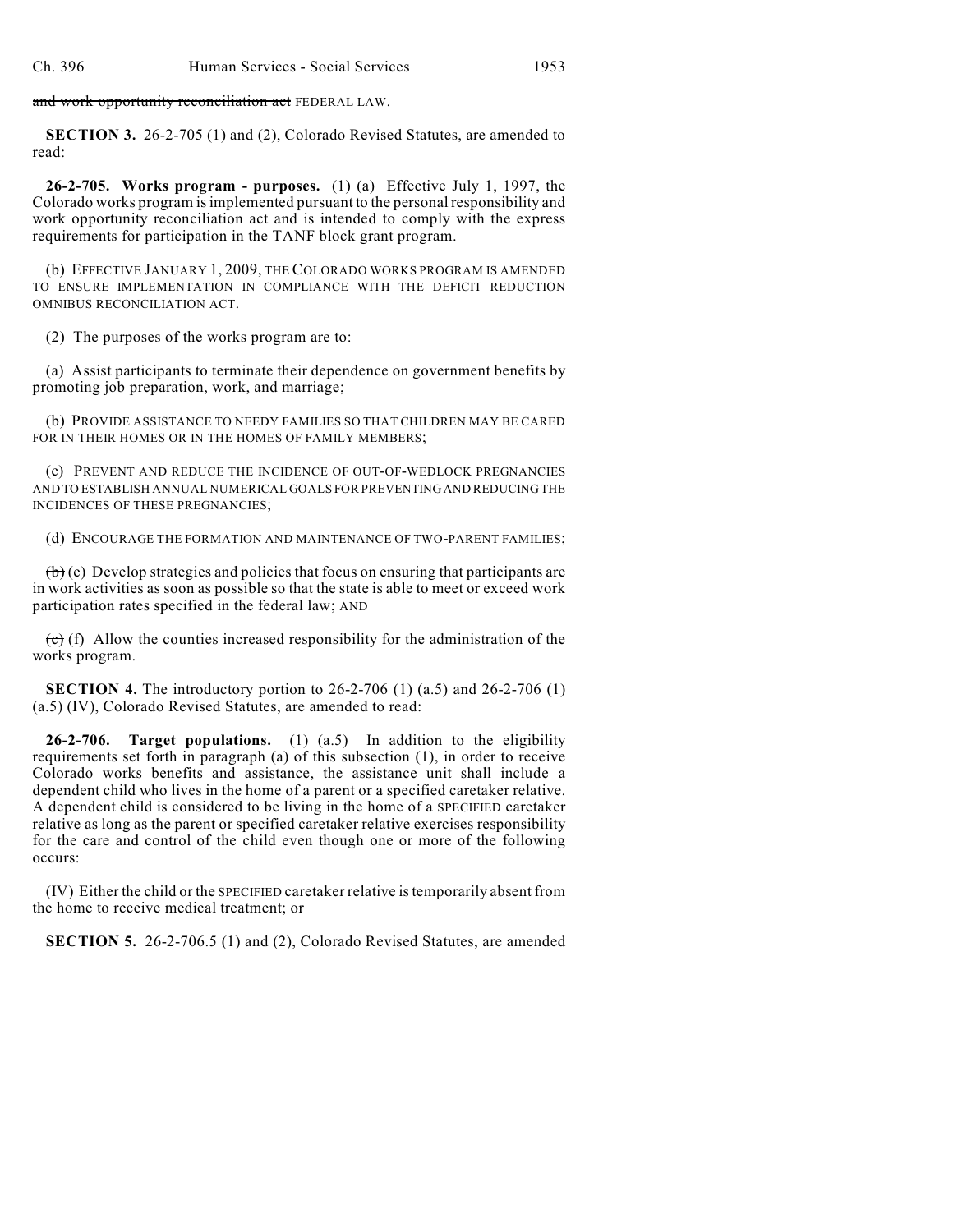to read:

**26-2-706.5. Restrictions on length of participation.** (1) Unless cash assistance is provided through segregated funds pursuant to FEDERAL LAW AND section 26-2-714, as of June 3, 1997, each month of cash assistance received by an assistance unit that includes a SPECIFIED caretaker relative who has received assistance under Title IV-A of the social security act, as amended, shall count toward that SPECIFIED caretaker relative's sixty-month lifetime maximum of TANF benefits as established in the federal "Personal Responsibility and Work Opportunity Reconciliation Act of 1996" FEDERAL LAW.

(2) Any month in which a SPECIFIED caretaker relative is determined to be a disqualified or excluded person as that term is defined in section  $26-2-703$  (9.5), from a basic CASH assistance grant shall count as a month of participation in the calculation of such person's THE SPECIFIED CARETAKER RELATIVE'S overall sixty-month lifetime maximum.

**SECTION 6.** Part 7 of article 2 of title 26, Colorado Revised Statutes, is amended BY THE ADDITION OF A NEW SECTION to read:

**26-2-706.6. Payments and services under Colorado works - rules.** (1) SUBJECT TO THE PROVISIONS OF FEDERAL LAW, RULES PROMULGATED BY THE STATE BOARD PURSUANT TO THIS SECTION, AND AVAILABLE APPROPRIATIONS, THE PAYMENT TYPES AND SERVICES SPECIFIED IN THIS SECTION ARE AVAILABLE TO PARTICIPANTS IN THE COLORADO WORKS PROGRAM.

(2) **Ongoing assistance payment.** AN ASSISTANCE UNIT THAT APPLIES AND IS ELIGIBLE FOR ONGOING ASSISTANCE SHALL, UNLESS VOLUNTARILY AND KNOWINGLY REFUSED, RECEIVE CASH ASSISTANCE, WHICH IS A RECURRENT CASH PAYMENT. IN ADDITION TO A CASH PAYMENT, AN ELIGIBLE ASSISTANCE UNIT MAY ALSO RECEIVE CASH ASSISTANCE IN THE FORM OF A CASH-EQUIVALENT PAYMENT, VOUCHER, OR OTHER FORM OF CASH BENEFIT THAT IS DESIGNED TO MEET THE BASIC ONGOING NEEDS OF THE PERSONS IN THE ASSISTANCE UNIT. BASIC ONGOING NEEDS SHALL CONSIST OF FOOD, CLOTHING, SHELTER, UTILITIES, HOUSEHOLD GOODS, PERSONAL CARE ITEMS, AND GENERAL INCIDENTAL EXPENSES. IN ADDITION TO CASH ASSISTANCE, PERSONS IN AN ASSISTANCE UNIT THAT IS ELIGIBLE FOR ONGOING ASSISTANCE MAY RECEIVE SUPPORTIVE SERVICES AS DESCRIBED IN THIS SECTION.

(3) **Short-term assistance payment.** A PARTICIPANT MAY CHOOSE TO RECEIVE A SHORT-TERM ASSISTANCE PAYMENT, FORMERLY REFERRED TO AS A DIVERSION PAYMENT, WHICH IS A NONRECURRENT, NEEDS-BASED, CASH OR CASH-EQUIVALENT PAYMENT DESIGNED TO MEET THE SHORT-TERM NEEDS OF THE PARTICIPANT. A SHORT-TERM ASSISTANCE PAYMENT IS DESIGNED TO ADDRESS A SPECIFIC CRISIS SITUATION OR EPISODE OF NEED AND IS NOT DESIGNED TO MEET THE BASIC ONGOING NEEDS OF THE PARTICIPANT. A SHORT-TERM ASSISTANCE PAYMENT MAY NOT EXTEND BEYOND FOUR MONTHS. IN ADDITION TO A SHORT-TERM ASSISTANCE PAYMENT, A PARTICIPANT WHO IS ELIGIBLE FOR SHORT-TERM ASSISTANCE MAY RECEIVE SUPPORTIVE SERVICES AS DESCRIBED IN SUBSECTION (4) OF THIS SECTION. SHORT-TERM ASSISTANCE PAYMENTS INCLUDE THE FOLLOWING TYPES:

(a) A STANDARD SHORT-TERM ASSISTANCE PAYMENT, FORMERLY REFERRED TO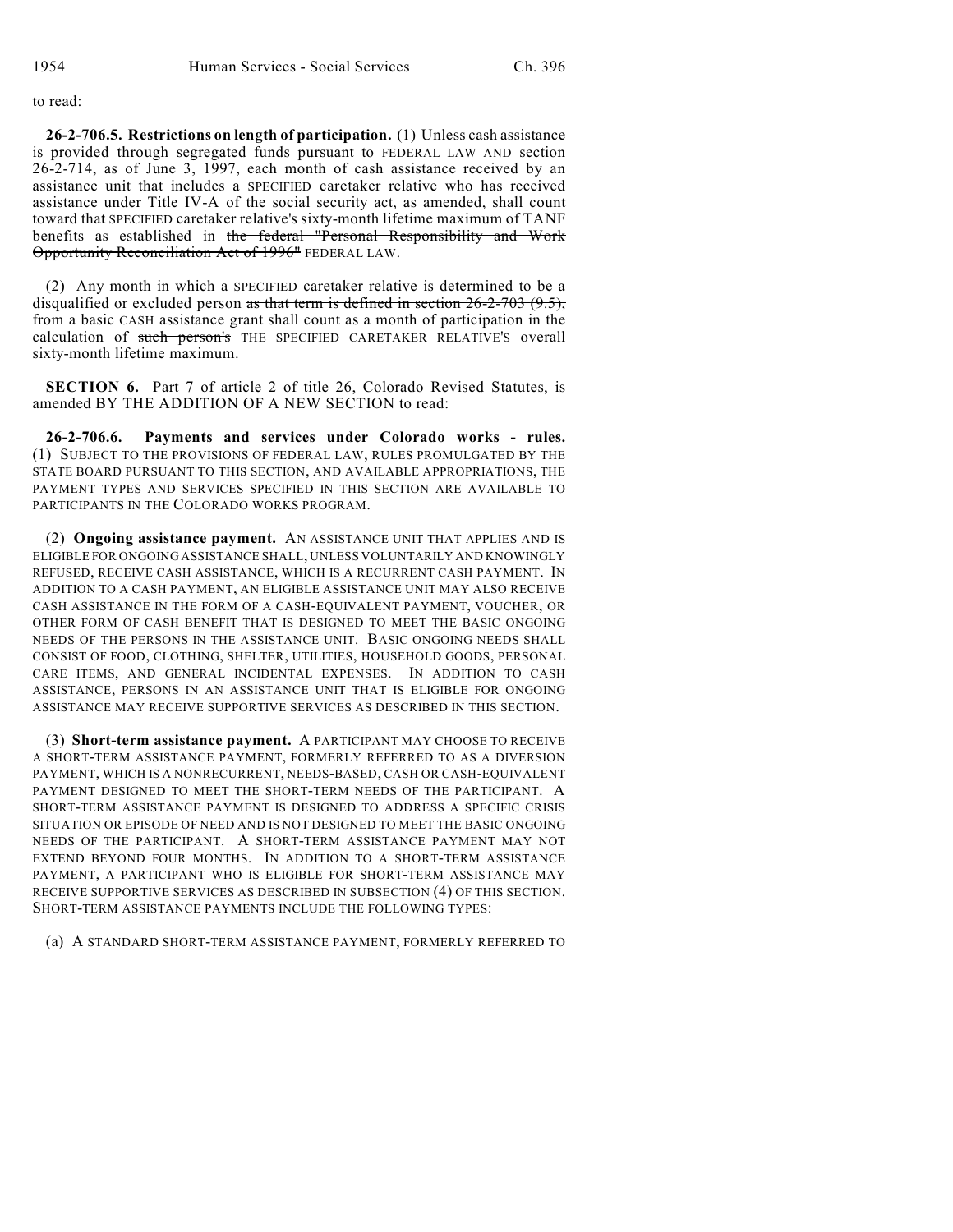AS A STATE DIVERSION PAYMENT, IS A NONRECURRENT, NEEDS-BASED, CASH OR CASH-EQUIVALENT PAYMENT MADE TO A PARTICIPANT WHO IS ELIGIBLE FOR SHORT-TERM ASSISTANCE.

(b) AN EXPANDED SHORT-TERM ASSISTANCE PAYMENT, FORMERLY REFERRED TO AS A COUNTY DIVERSION PAYMENT, IS A NONRECURRENT, NEEDS-BASED, CASH OR CASH-EQUIVALENT PAYMENT MADE TO A PARTICIPANT WHO IS ELIGIBLE FOR ASSISTANCE PURSUANT TO THE MAXIMUM ELIGIBILITY CRITERIA FOR NONRECURRENT, SHORT-TERM BENEFITS ESTABLISHED IN THE STATE PLAN PURSUANT TO SECTION 26-2-712 (1), IN THE COUNTY-DEFINED EXPANDED ELIGIBILITY BASED ON FEDERAL POVERTY AND OTHER STANDARDIZED GUIDELINES, AND IN COUNTY POLICIES.

(4) **Supportive services.** (a) AN ELIGIBLE PARTICIPANT MAY RECEIVE SUPPORTIVE SERVICES, INCLUDING BUT NOT LIMITED TO:

(I) WORK SUBSIDIES SUCH AS PAYMENTS TO EMPLOYERS OR THIRD PARTIES TO HELP COVER THE COSTS OF EMPLOYEE WAGES, BENEFITS, SUPERVISION, AND TRAINING;

(II) SUPPORTIVE SERVICES SUCH AS CHILD CARE AND TRANSPORTATION PROVIDED TO FAMILIES WHO ARE EMPLOYED;

(III) REFUNDABLE EARNED INCOME TAX CREDITS;

(IV) CONTRIBUTIONS TO, AND DISTRIBUTIONS FROM, INDIVIDUAL DEVELOPMENT ACCOUNTS;

(V) SERVICES SUCH AS COUNSELING, CASE MANAGEMENT, PEER SUPPORT, CHILD CARE INFORMATION AND REFERRAL, TRANSITIONAL SERVICES, JOB RETENTION, JOB ADVANCEMENT, AND OTHER EMPLOYMENT-RELATED SERVICES THAT DO NOT PROVIDE BASIC INCOME SUPPORT; AND

(VI) TRANSPORTATION BENEFITS PROVIDED UNDER A JOB ACCESS OR REVERSE COMMUTE PROJECT TO AN INDIVIDUAL WHO IS NOT OTHERWISE RECEIVING ASSISTANCE.

(b) A COUNTY MAY PROVIDE SUPPORTIVE SERVICES DIRECTLY TO AN ELIGIBLE PARTICIPANT OR THROUGH A CONTRACT OR MEMORANDUM OF UNDERSTANDING BETWEEN THE COUNTY DEPARTMENT AND ANOTHER AGENCY, INCLUDING BUT NOT LIMITED TO ANOTHER COUNTY DEPARTMENT OR A COMMUNITY PROVIDER.

(c) THE STATE BOARD SHALL PROMULGATE RULES PURSUANT TO WHICH A COUNTY SHALL PROVIDE REFERRALS FOR AVAILABLE SUPPORTIVE SERVICES TO PERSONS WHO APPLY FOR ASSISTANCE AND TO PARTICIPANTS WHO ARE HOMELESS OR IN NEED OF MENTAL HEALTH SERVICES OR SUBSTANCE ABUSE COUNSELING OR SERVICES. THE RULES SHALL NOT OBLIGATE THE COUNTY TO PAY FOR ANY SUPPORTIVE SERVICES TO WHICH A PERSON WHO APPLIES FOR ONGOING ASSISTANCE OR SHORT-TERM ASSISTANCE OR A PARTICIPANT IS REFERRED.

(5) **Individual development accounts.** A COUNTY DEPARTMENT MAY MAKE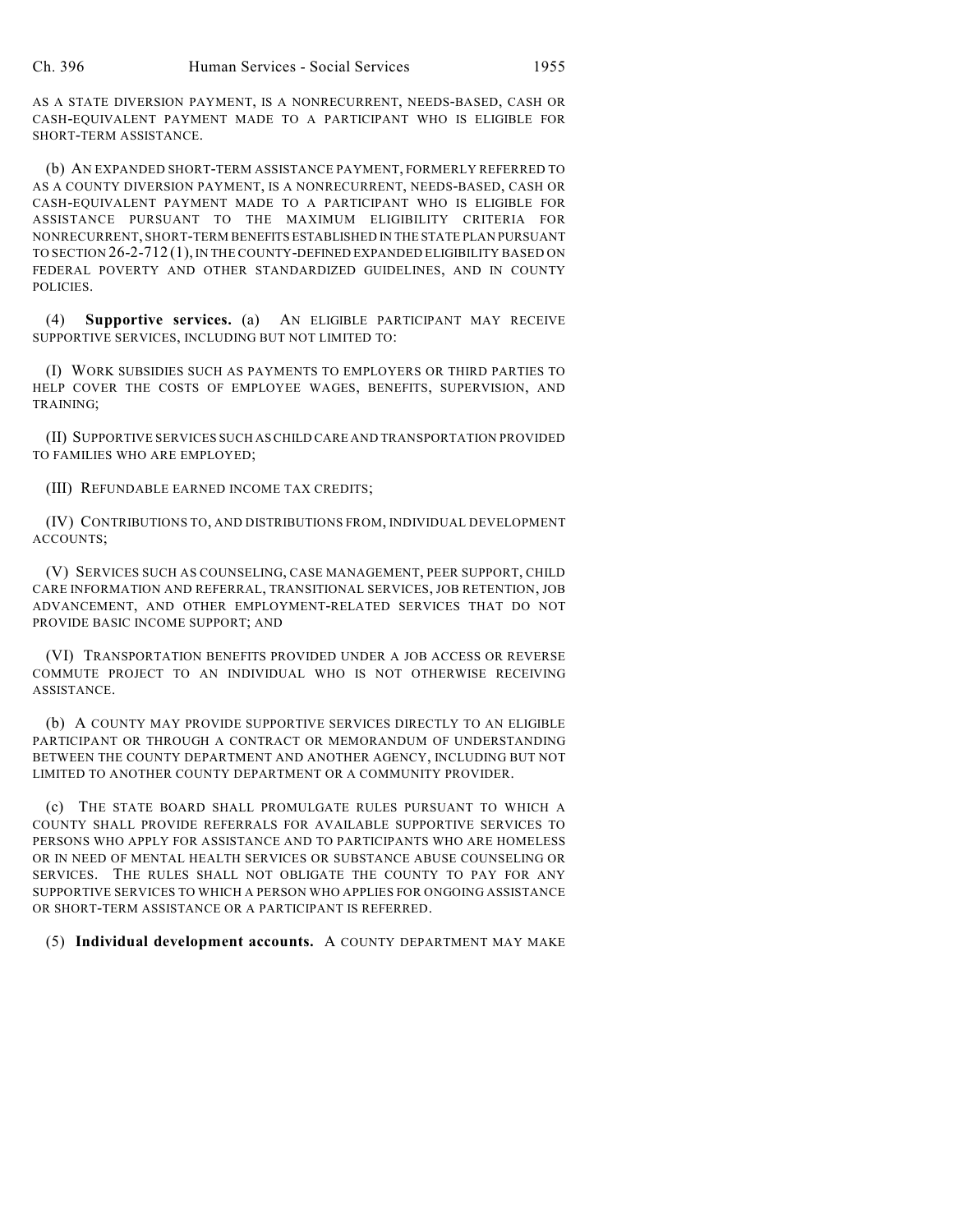AVAILABLE OPPORTUNITIES FOR PARTICIPANTS TO HAVE INDIVIDUAL DEVELOPMENT ACCOUNTS FOR HOME PURCHASE, BUSINESS CAPITALIZATION, OR HIGHER EDUCATION IN ACCORDANCE WITH FEDERAL LAW.

(6) **Child care assistance.** SUBJECT TO AVAILABLE APPROPRIATIONS AND PURSUANT TO RULES PROMULGATED BY THE STATE BOARD, A COUNTY MAY PROVIDE CHILD CARE ASSISTANCE TO A PARTICIPANT PURSUANT TO THE PROVISIONS OF PART 8 OF THIS ARTICLE AND RULES PROMULGATED BY THE STATE BOARD FOR IMPLEMENTATION OF SAID PART 8.

(7) **Substance abuse control program.** A COUNTY MAY ELECT TO IMPLEMENT A COLORADO WORKS CONTROLLED SUBSTANCE ABUSE CONTROL PROGRAM. UNDER SUCH A PROGRAM, IF THE USE OF A CONTROLLED SUBSTANCE PREVENTS THE PARTICIPANT FROM SUCCESSFULLY PARTICIPATING IN HIS OR HER WORK ACTIVITY, THE COUNTY DEPARTMENT MAY REQUIRE THE PARTICIPANT TO PARTICIPATE IN A CONTROLLED SUBSTANCE ABUSE CONTROL PROGRAM BASED IN WHOLE OR IN PART UPON A REPRESENTATION BY THE PARTICIPANT THAT HE OR SHE IS USING CONTROLLED SUBSTANCES OR UPON A FINDING BY THE COUNTY DEPARTMENT PURSUANT TO AN ASSESSMENT BY A CERTIFIED DRUG TREATMENT PROVIDER THAT THE PARTICIPANT IS OR IS LIKELY TO BE USING CONTROLLED SUBSTANCES. IF A COUNTY CHOOSES TO REQUIRE THE PARTICIPANT TO PARTICIPATE IN A CONTROLLED SUBSTANCE ABUSE CONTROL PROGRAM, THE COUNTY DEPARTMENT SHALL:

(a) REQUIRE THE PARTICIPANT TO BE ASSESSED BY A CERTIFIED DRUG TREATMENT PROVIDER AND TO FOLLOW A REHABILITATION PLAN AS A CONDITION OF CONTINUED RECEIPT OF ASSISTANCE UNDER THE WORKS PROGRAM. THE REHABILITATION PLAN SHALL BE BASED UPON THE ASSESSMENT AND DEVELOPED BY A CERTIFIED DRUG TREATMENT PROVIDER, AND MAY INCLUDE, BUT NEED NOT BE LIMITED TO, PARTICIPATION IN A CONTROLLED SUBSTANCE ABUSE TREATMENT PROGRAM. THIS PARAGRAPH (a) SHALL NOT CREATE AN ENTITLEMENT TO REHABILITATION SERVICES OR TO PAYMENT FOR REHABILITATION SERVICES.

(b) IF REQUIRED BY THE REHABILITATION PLAN, CONDUCT RANDOM TESTING OF THE PARTICIPANT TO DETERMINE WHETHER HE OR SHE IS REMAINING FREE OF CONTROLLED SUBSTANCES; AND

(c) IMPOSE ON THE PARTICIPANT ANY APPLICABLE ADVERSE ACTION FOR NONPARTICIPATION IN A WORK ACTIVITY IF THE PARTICIPANT FAILS TO FOLLOW THE REHABILITATION PLAN, WHICH NONPARTICIPATION MAY BE EVIDENCED BY HAVING A POSITIVE RESULT ON A RANDOM TEST OR REFUSING TO PARTICIPATE IN A RANDOM TEST PURSUANT TO THIS SUBSECTION (7). A COUNTY MAY NOT TAKE ADVERSE ACTION AGAINST A PARTICIPANT FOR FAILING TO MEET THE REQUIREMENTS OF THE REHABILITATION PLAN IF THE SERVICES REQUIRED UNDER THE PLAN ARE NOT AVAILABLE, IF TRANSPORTATION OR CHILD CARE IS NOT AVAILABLE, OR IF THE COSTS OF THE SERVICES ARE PROHIBITIVE.

(8) **Job skills education voucher.** A COUNTY DEPARTMENT MAY PROVIDE A VOUCHER CREATED PURSUANT TO THE PROVISIONS OF SECTION 26-2-712 (11) TO A PARTICIPANT FOR USE AT ONE OF THE COMMUNITY OR TECHNICAL COLLEGES ADMINISTERED PURSUANT TO THE PROVISIONS OF ARTICLE 60 OF TITLE 23, C.R.S., FOR THE PURPOSE OF SECURING SHORT-TERM EDUCATIONAL AND ACADEMIC SKILLS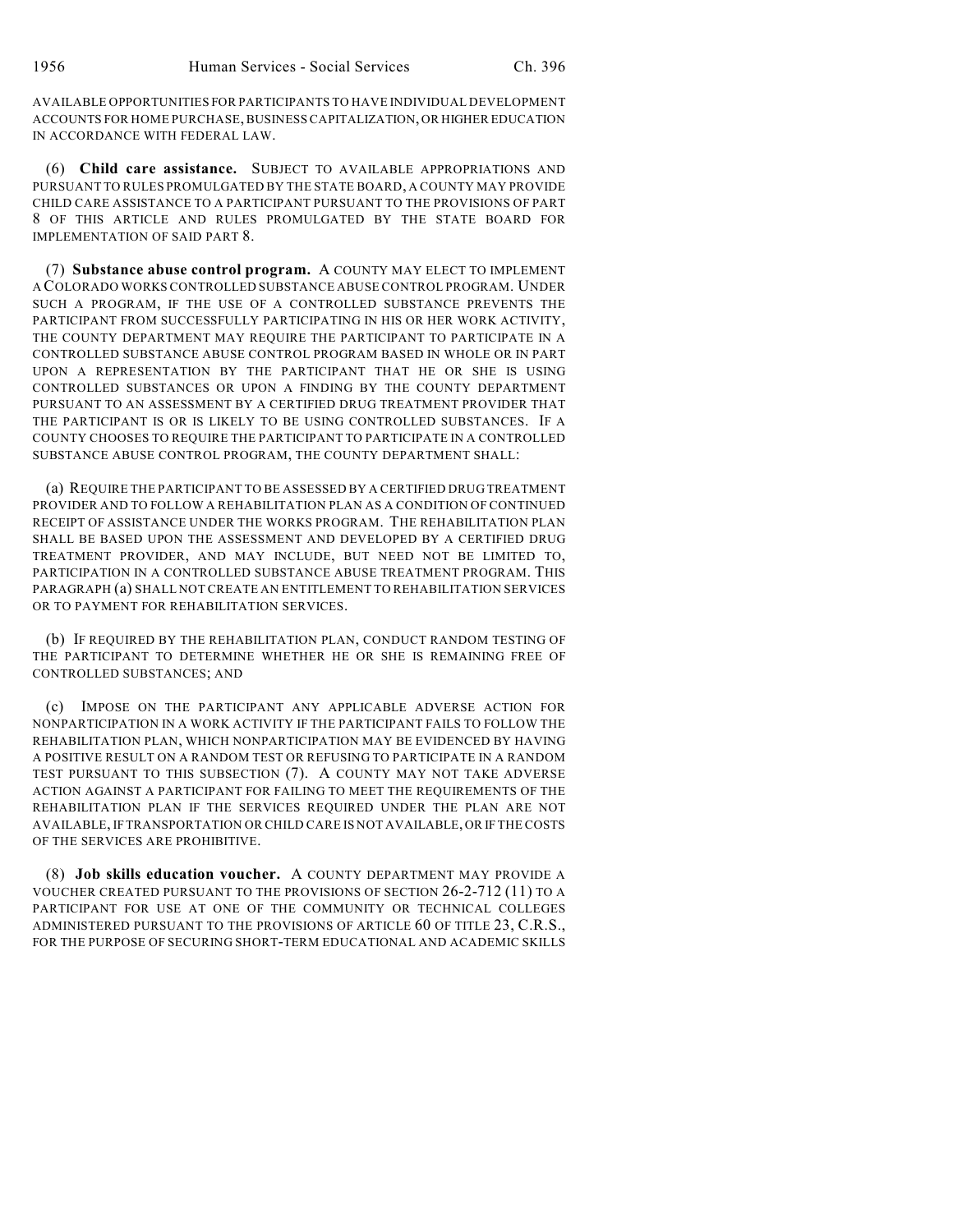TRAINING AND JOB PLACEMENT SERVICES.

**SECTION 7. Repeal.** 26-2-707, Colorado Revised Statutes, is repealed, as follows:

**26-2-707. Diversion grant.** (1) An applicant or a participant may receive a diversion grant pursuant to the provisions of this section and rules promulgated by the state board if such applicant or participant:

(a) Meets the requirements of section 26-2-706;

(b) Does not need long-term cash assistance or a basic assistance grant provided pursuant to section 26-2-709;

(c) Has a demonstrable need for a specific item or type of assistance. Such assistance may be in the form of a one-time lump sum cash amount for a specific need; and

(d) Enters into a written agreement that shall define the expectations for the recipient of the diversion grant and shall constitute the individual responsibility contract described in section 26-2-708 with the county department concerning the need for, and the specific type of, assistance being delivered in the diversion grant and in which the applicant or participant agrees not to apply for any further assistance under the works program in that county or any other county for a period of time to be established by the county department in the agreement.

(2) A county may establish a separate diversion program using county block grant moneys for applicants who are not eligible under section 26-2-706 but who meet the criteria set forth in paragraphs (b), (c), and (d) of subsection (1) of this section. A county shall establish any other eligibility criteria for such a diversion program based upon fair and objective criteria that shall include the maximum income allowed for participation in such a diversion program.

**SECTION 8.** 26-2-707.5 (1), Colorado Revised Statutes, is amended to read:

**26-2-707.5. Community resources investment assistance.** (1) A county department may use county block grant moneys to invest in the development of community resources that support the purposes of the federal "Personal Responsibility and Work Opportunity Reconciliation Act", Public Law 104-193, and that are designed to assist eligible applicants or participants under section 26-2-706 or 26-2-707 26-2-706.6. An eligible applicant or participant may receive benefits or services from such a community resource without completing an application pursuant to section 26-2-106 or a written agreement pursuant to section  $26-2-707$  (1) (d), or an individual responsibility contract pursuant to section 26-2-708 (2). However, nothing in this subsection (1) precludes a county department from requiring such applications written agreements, and individual responsibility contracts in a county's individual contracting procedures established pursuant to subsection (2) of this section.

**SECTION 9.** 26-2-708 (1), (2), (3) (d), (5.5), and (6), Colorado Revised Statutes, are amended to read: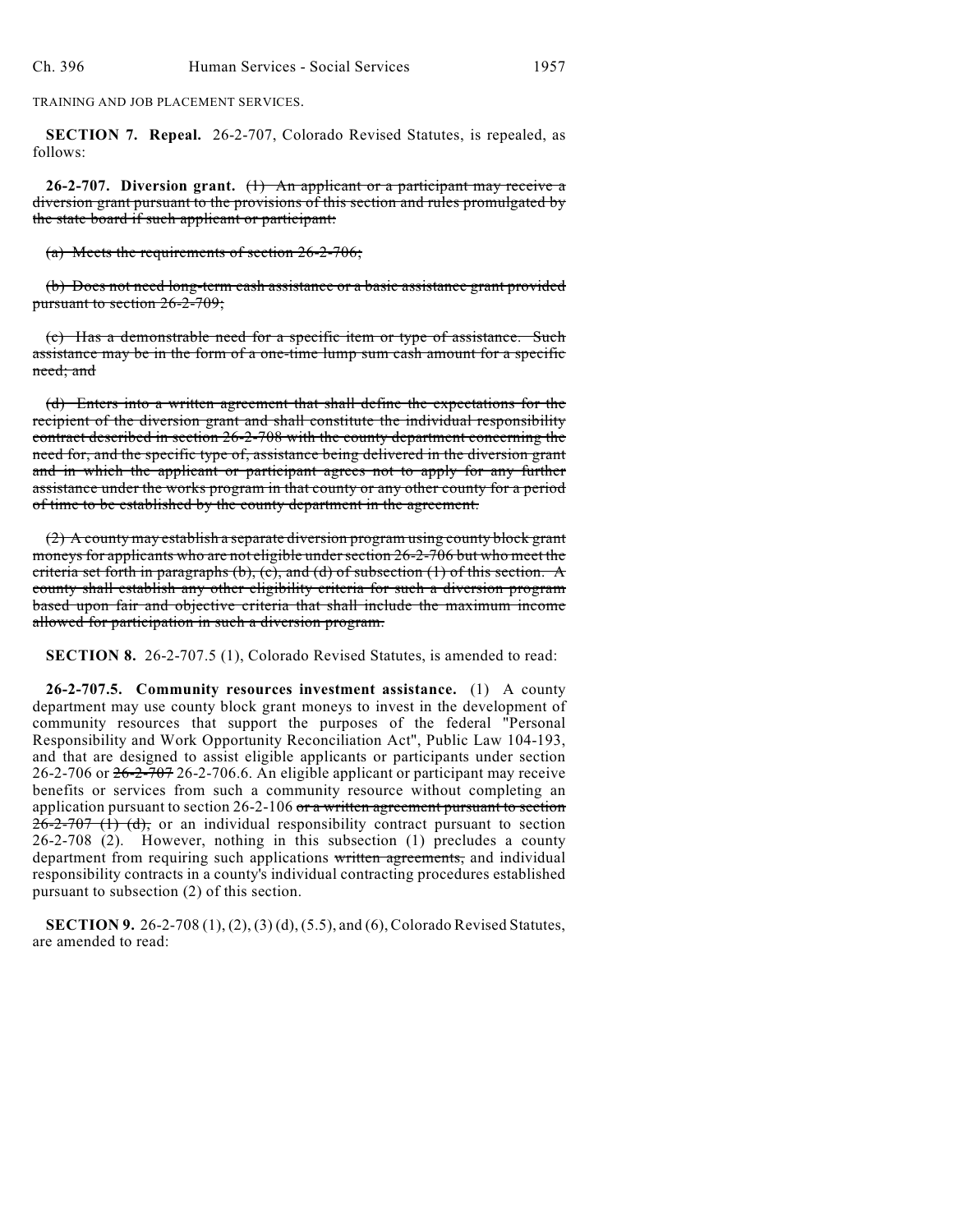**26-2-708. Assistance - assessment - individual responsibility contract waivers for domestic violence.** (1) Subject to the provisions of the federal law, the provisions of this section, and available appropriations, a county department shall perform an assessment for a new participant on or after June  $3$ , 1997, who is eighteen years of age or older, or who is sixteen years of age or older but has not yet attained the age of eighteen years of age and has not completed high school or obtained a certificate of high school equivalency and is not attending high school or participating in a high school equivalency program. The initial assessment shall be completed no more than thirty days after the submission of the application for assistance under the works program. Updated assessments may be conducted at the discretion of the county department.

(2) A county department shall develop an individual responsibility contract  $(HRT)$ for a new participant on or after June 3, 1997, who has been assessed pursuant to subsection (1) of this section, within thirty days after completing the initial assessment of the participant as required in subsection (1) of this section, subject to the provisions of the federal law and this section. The IRC shall be limited in scope to matters relating to securing and maintaining training, education, or work. The county department shall seek the input and involvement of the participant when developing the IRC.

(3) The IRC shall contain provisions in bold print at the beginning of the document that notify the participant of the following:

(d) For a county that has elected to implement a Colorado works controlled substance abuse control program described in  $\frac{\text{section} - 26 - 2 - 708.5}{\text{SECTION}}$ 26-2-706.6 (7), that the IRC may require the participant to participate in such THE Colorado works controlled substance abuse control program, based upon the participant's use of a controlled substance, by requiring the participant to take action toward rehabilitation consistent with the recommendations of the assessment pursuant to section  $26-2-708.5$  SECTION 26-2-706.6 (7). The program may be included as a county-defined work activity. The rehabilitation plan may include random drug testing, drug treatment, or other rehabilitation activities. The participant may be subject to any sanctions for nonparticipation in a work activity if the participant fails to meet the requirements of the rehabilitation plan; except that a participant may not be sanctioned for failing to meet the requirements of the rehabilitation plan if services required under such THE plan are not available, if transportation or child care is not available, or if the costs of the services are prohibitive.

 $(5.5)$  (a) In order to facilitate the proper identification, screening, and assessment of past and present victims of domestic violence applying for or participating in the Colorado works program and to assist counties in complying with the provisions of this subsection  $(5.5)$  and subsection  $(5)$  of this section, the state board of human services shall promulgate rules that require the state department to provide ongoing domestic violence training and appropriate domestic violence training materials to county staff and to:

(I) Assist counties in developing local resources and utilizing available community resources to provide counseling and supportive services to past and present victims of domestic violence; and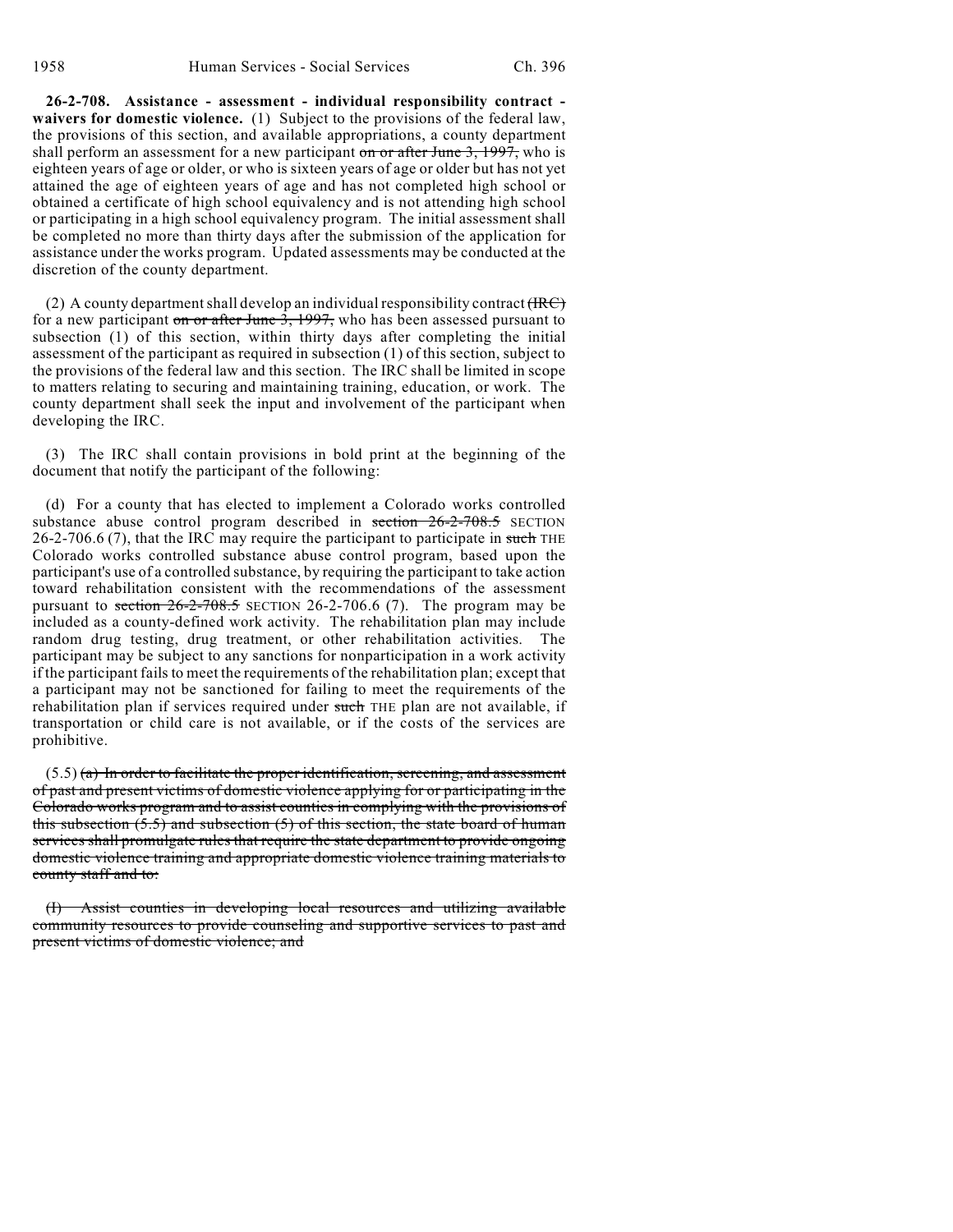(II) Require counties to make applicants to and participants of the Colorado works program aware of the services and assistance provided by the state department pursuant to this subsection  $(5.5)$  and by the county.

(b) The state department shall have the authority to contract with any individual or entity that has demonstrated expertise in the area of domestic violence for the provision of the services specified in this subsection (5.5).

(c) Implementation of this subsection (5.5) shall be conditioned upon the availability of appropriations from the Colorado long-term works reserve fund created in section 26-2-721.

(6) The state board shall establish rules pursuant to which the counties shall provide referrals for any available supportive services to applicants and participants who are homeless or in need of mental health services or substance abuse counseling or services, but the rules shall not obligate a county to pay for any supportive services to which any applicant or participant is referred.

**SECTION 10. Repeal.** 26-2-708.5, Colorado Revised Statutes, is repealed as follows:

**26-2-708.5. Colorado works controlled substance abuse control program.** (1) A county may elect to implement a Colorado works controlled substance abuse control program pursuant to the provisions of this section. Under such a program, if the use of a controlled substance prevents the participant from successfully participating in his or her work activity, then a county department may require the participant to participate in a substance abuse control program based in whole or in part upon a representation by the participant that the participant is using controlled substances or upon a finding by the county department pursuant to an assessment by a certified drug treatment provider that the participant is or is likely to be using controlled substances. If a county chooses to require the participant to participate in a controlled substance abuse control program, then the county department shall:

(a) Require the participant to have an assessment by a certified drug treatment provider and to follow a rehabilitation plan, based upon the assessment, developed by a certified drug treatment provider, including, but not limited to, participation in a controlled substance treatment program as a condition of continued receipt of assistance under the works program. This paragraph (a) shall not create an entitlement to rehabilitation services or payment for such services.

(b) If required by the rehabilitation plan, conduct random testing on such participant to determine if he or she is remaining free of controlled substances; and

(c) Impose any applicable sanctions for nonparticipation in a work activity on such participant in the event that he or she fails to follow the rehabilitation plan, including testing positive on a random test if conducted pursuant to paragraph (b) of this subsection (1) or refusal to participate in a random test if conducted pursuant to paragraph (b) of this subsection (1).

(2) A participant may not be sanctioned for failing to meet the requirements of the rehabilitation plan pursuant to paragraph  $(c)$  of subsection  $(1)$  of this section if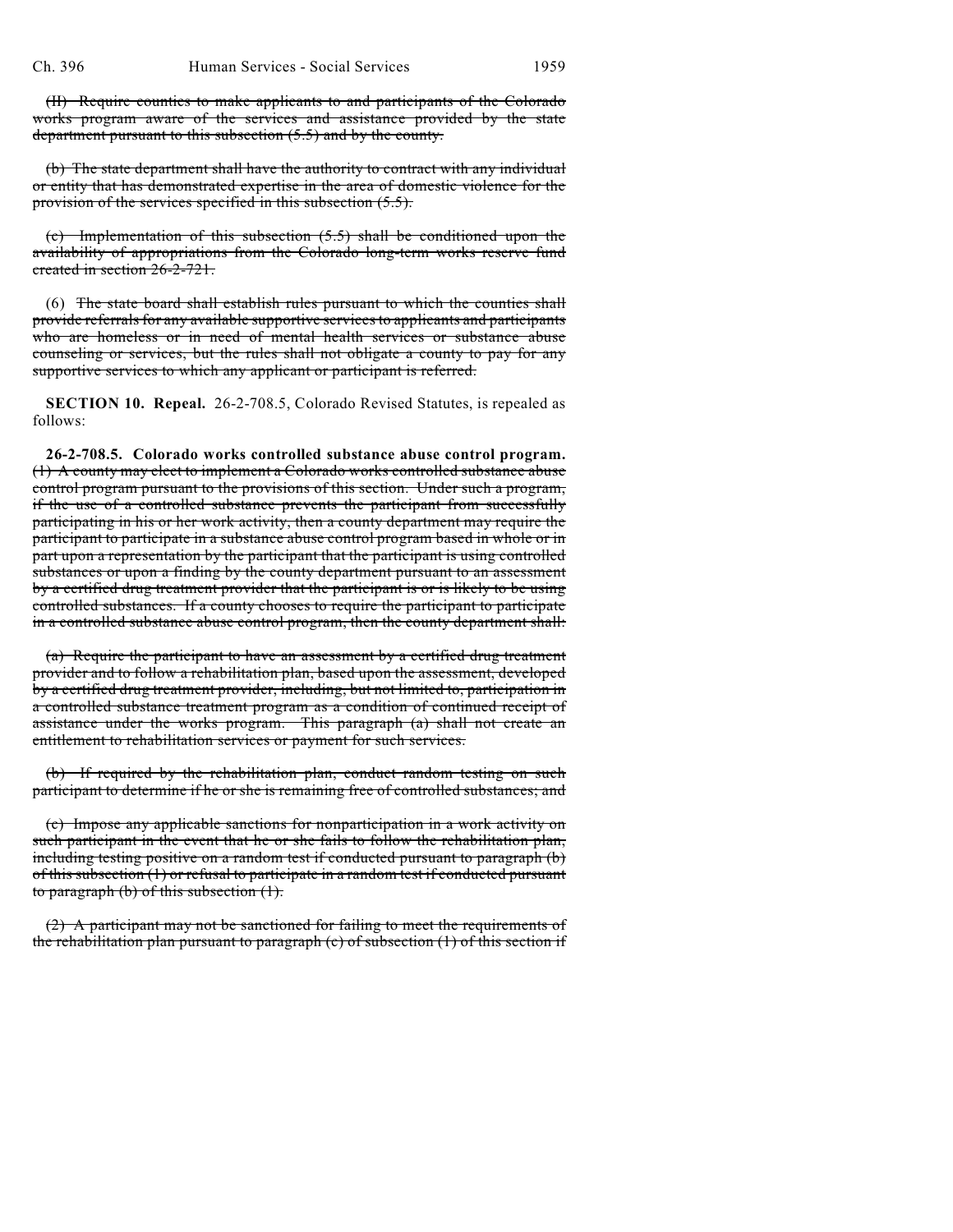#### the services required under such plan are not available, if transportation or child care is not available, or if the costs of the services are prohibitive.

**SECTION 11.** 26-2-709 (1) (a), the introductory portion to 26-2-709 (1) (a.5), and 26-2-709 (1) (c), (2), and (3), Colorado Revised Statutes, are amended to read:

**26-2-709. Ongoing assistance - cash assistance - programs.** (1) **Basic cash assistance grant.** (a) (I) The state board shall promulgate rules defining what constitutes countable income and what constitutes excludable income for the purposes of determining the amount of a participant's basic CASH assistance grant. Except as provided in this part 7 and subject to available appropriations, a participant shall receive a basic CASH assistance grant based on the following standard of need:

# STANDARD OF NEED

| Number of<br>Dependent<br>Children | <b>Number of Caretaker Relatives</b> |           |            |
|------------------------------------|--------------------------------------|-----------|------------|
|                                    | None                                 | One       | Two        |
| $\boldsymbol{0}$                   |                                      | \$253     | \$ 357     |
|                                    | \$117                                | \$ 331    | 439<br>S   |
| $\overline{c}$                     | \$245                                | 421<br>S. | 533<br>S   |
| 3                                  | \$368                                | 510<br>S. | 628<br>S   |
| 4                                  | \$490                                | 605<br>S. | 716<br>S.  |
| 5                                  | \$587                                | 697<br>S. | 787<br>S   |
| 6                                  | \$678                                | 770<br>S. | -861<br>S. |
| 7                                  | \$755                                | 844<br>S. | \$937      |
| 8                                  | \$830                                | 920<br>S. | \$1009     |
| 9                                  | \$904                                | \$992     | \$1082     |
| 10                                 | \$977                                | \$1065    | \$1155     |
| Each additional child              | 67<br>S                              | 67<br>S   | 67<br>S    |

(II) AN APPLICANT'S ELIGIBILITY TO RECEIVE A BASIC CASH ASSISTANCE GRANT SHALL BE DETERMINED PURSUANT TO THIS SUBPARAGRAPH (II). In determining whether an applicant is eligible to receive a basic CASH assistance grant, the need standard for the household size as set forth in the table in subparagraph (I) of this paragraph (a) shall be multiplied by one hundred eighty-five percent. That calculation shall be compared to the gross countable income of the assistance unit. If the gross countable income of the assistance unit exceeds one hundred eighty-five percent of the need standard for the household size, the assistance unit is not eligible for cash assistance. If the gross countable income of the assistance unit is:

(A) LESS THAN THE NEED STANDARD FOR A SIMILARLY SIZED HOUSEHOLD, THE ASSISTANCE UNIT IS ELIGIBLE FOR CASH ASSISTANCE. IN SUCH CIRCUMSTANCE, THE AMOUNT OF THE BASIC CASH ASSISTANCE GRANT SHALL BE CALCULATED PURSUANT TO THE PROVISIONS OF SUBPARAGRAPHS (III) AND (IV) OF THIS PARAGRAPH (a).

(B) Equal to or less GREATER than one hundred eighty-five percent of the need standard for A SIMILARLY SIZED household, size, an earnings income disregard of ninety dollars shall be deducted from the earned income of each employed member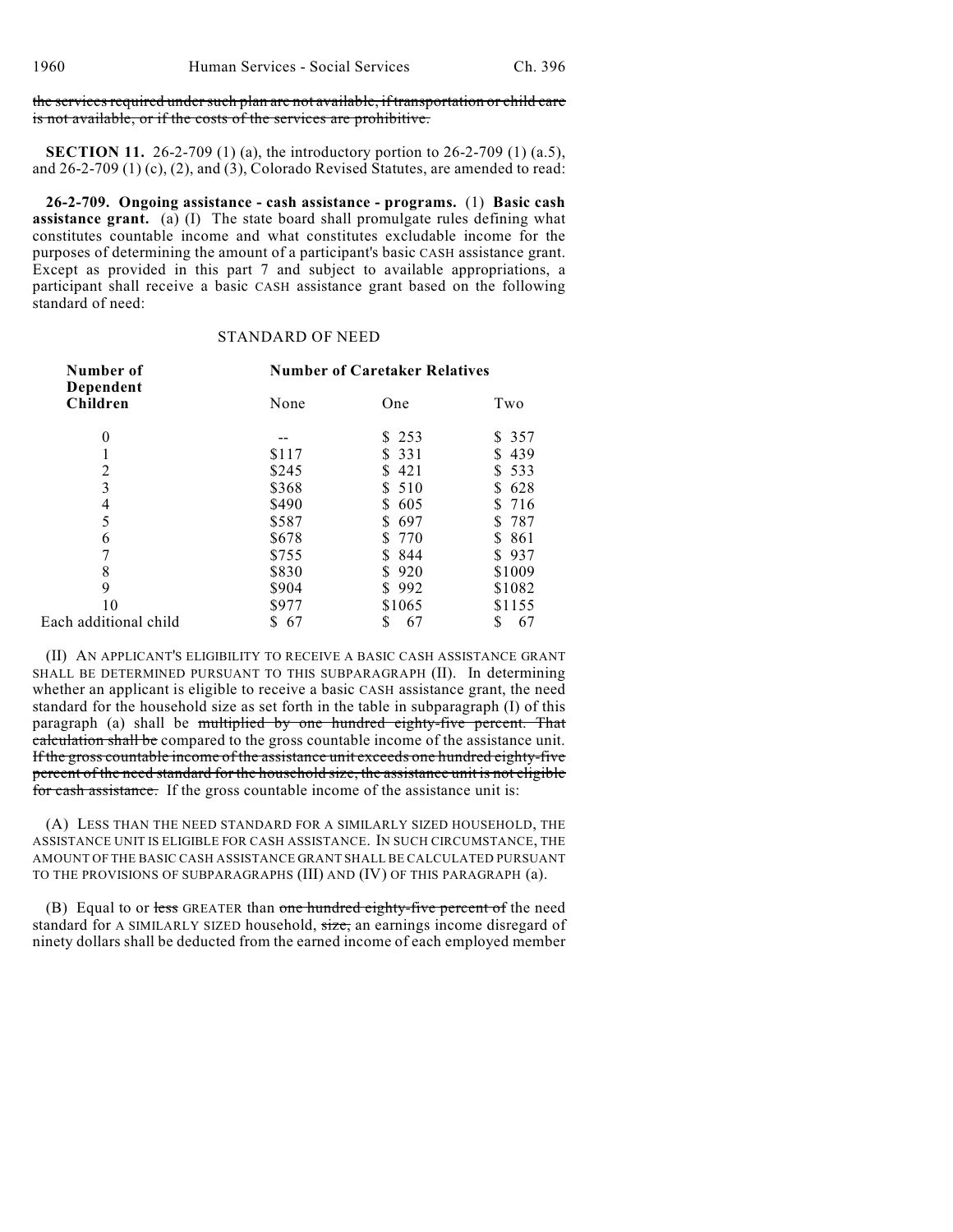in the assistance unit and the remaining amount shall be the net countable earned income of the assistance unit FOR PURPOSES OF DETERMINING ELIGIBILITY. The net countable earned income of the assistance unit plus unearned income received by or expected to be received by members of the assistance unit shall be totaled to determine the net countable income of the assistance unit FOR PURPOSES OF DETERMINING ELIGIBILITY. If the net countable income of the assistance unit does not equal or exceed the need standard for the A SIMILARLY SIZED household, size, the assistance unit is eligible for cash assistance. In such circumstance, the amount of the basic CASH assistance grant shall be calculated pursuant to the provisions of subparagraphs (III) and (IV) of this paragraph (a).

(III) TO CALCULATE THE AMOUNT OF THE BASIC CASH ASSISTANCE GRANT, an earnings income disregard shall be applied to the gross countable earned income of participants who are employed. To determine the net countable earned income, the earnings income disregard for Colorado works shall be two-thirds of the participant's gross countable earned income and shall be applied for twelve cumulative months. The gross income test shall not apply to a participant of Colorado works during those months. After the receipt of twelve cumulative months of disregard, the earnings income disregard for Colorado works shall consist of earnings income disregards as established in rules adopted by the state board which THAT shall be based upon the amount NOT BE LESS THAN THE EARNINGS INCOME DISREGARD a participant would have received under STATE BOARD rules governing the former AFDC program in Colorado that were in effect on July 16, 1996 IN EFFECT AS OF JANUARY 1, 2008, except for the child care disregard which THAT shall be paid pursuant to the provisions of part 8 of this article.

(IV) The authorized BASIC CASH ASSISTANCE grant amount shall be the net countable earned income as determined under subparagraph (III) of this paragraph (a) plus countable unearned income deducted from the need standard for the A SIMILARLY SIZED household size and ratably reduced by a factor of .8475 AND MULTIPLIED BY A PERCENTAGE DETERMINED BY RULE OF THE STATE BOARD. THE STATE BOARD, IN ESTABLISHING THE PERCENTAGE, SHALL ENSURE THAT THE AMOUNT OF THE BASIC CASH ASSISTANCE GRANT THAT A PARTICIPANT RECEIVES IS EQUAL TO OR EXCEEDS ONE HUNDRED TWO PERCENT OF THE NEED STANDARD FOR A PARTICIPANT IN A SIMILARLY SIZED HOUSEHOLD ON JANUARY 1, 2008. IN SETTING THE PERCENTAGE, THE STATE BOARD IS ENCOURAGED TO SET A PERCENTAGE THAT WILL RESULT IN A BASIC CASH ASSISTANCE GRANT THAT IS EOUAL TO OR EXCEEDS ONE HUNDRED TWELVE PERCENT OF THE NEED STANDARD FOR A PARTICIPANT IN A SIMILARLY SIZED HOUSEHOLD ON JANUARY 1, 2008.

(V)  $\overline{N\sigma}$  AN increase in the amount of the basic CASH assistance grant approved by the state board shall NOT take effect unless the funding for such THE increase is included and identified specifically in the annual general appropriations act or a supplemental appropriations act.

### (VI) Any county that operates a manual or electronic system for increasing earned income disregards that was in place as of December 31, 2000, may continue with that calculation or shall follow the requirements of this paragraph (a).

(a.5) Subject to available appropriations, a county department may provide to a grandchild who was in foster care, as defined in section 19-1-103 (51.3), C.R.S.,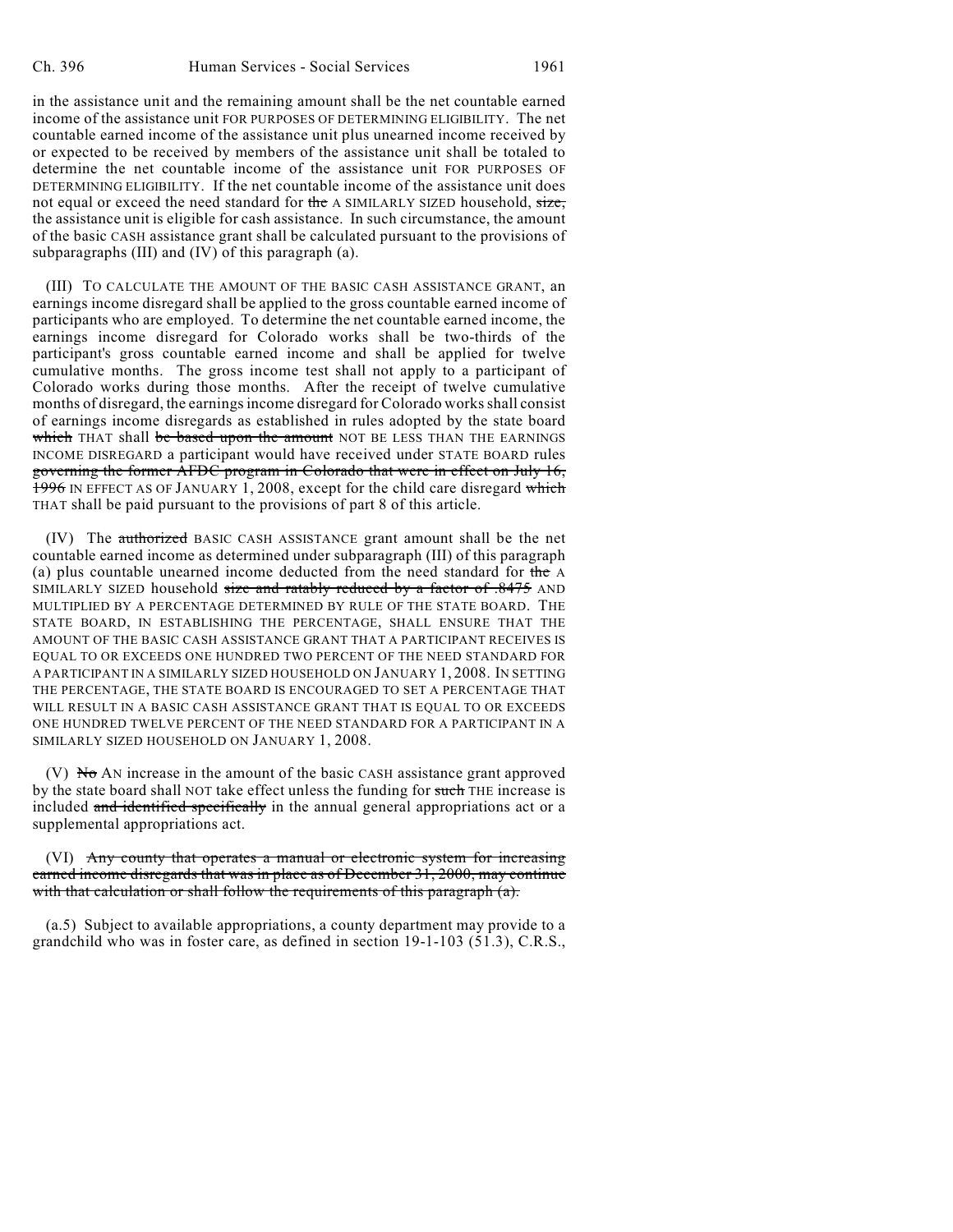and who exited foster care into the legal custody or legal guardianship of a grandparent, a basic CASH assistance grant, eligibility for which is based on either of the following:

(c) The basic CASH assistance grant provided pursuant to the provisions of this section may, at the discretion of the county, be paid to the participant, to vendors on behalf of the participant for protective payment pursuant to section 26-2-125, or to vendors on behalf of the participant at the voluntary agreement of the participant. A county may authorize payment of the basic CASH assistance grant on a monthly basis or as a lump sum payment based upon the rules of the state board.

(2) **Other assistance.** (a) Subject to available appropriations, a county department may provide assistance, including but not limited to cash assistance, in addition to the basic CASH assistance grant described in subsection (1) of this section that was provided to recipients of AFDC or JOBS or is authorized pursuant to the provisions of the federal law or this section. Such other assistance shall be intended to promote sustainable employment for the participants in the county.

(b) A county department shall provide assistance to help participants apply for and receive the earned income tax credit under applicable rules of the federal internal revenue service.

(c) (I) A county department may provide a voucher created pursuant to the provisions of this paragraph (c) to a participant for use at one of the community colleges administered pursuant to the provisions of article 60 of title 23, C.R.S., for the purpose of securing short-term educational and academic skills training and job placement services.

(II) The state department, the state department of labor and employment, and the state board for community colleges and occupational education created in section 23-60-104 (1) (b), C.R.S., shall annually analyze job market information in order to establish a compilation of the types of jobs most appropriate and likely to lead to long-term self-sufficiency for participants. As used in this subparagraph (II), "job market information" means any state or regional job market or labor data or statistics or any information related to state or regional labor trends that the state department of labor and employment may have or to which it may have access.

(III) The state department shall collaborate with the state board for community colleges and occupational education, created in section 23-60-104 (1) (b), C.R.S., to develop a tuition voucher system pursuant to which a participant may attend courses at an institution in the state's system of community and technical colleges by using a tuition voucher.

(IV) The state department and the state board for community colleges and occupational education, created in section 23-60-104 (1) (b), C.R.S., shall enter into a cooperative arrangement to make available appropriate educational and academic training programs for participants who receive tuition vouchers.

(3) **Child care.** Subject to available appropriations and pursuant to rules promulgated by the state department, a county may provide child care assistance to a participant pursuant to the provisions of part 8 of this article and rules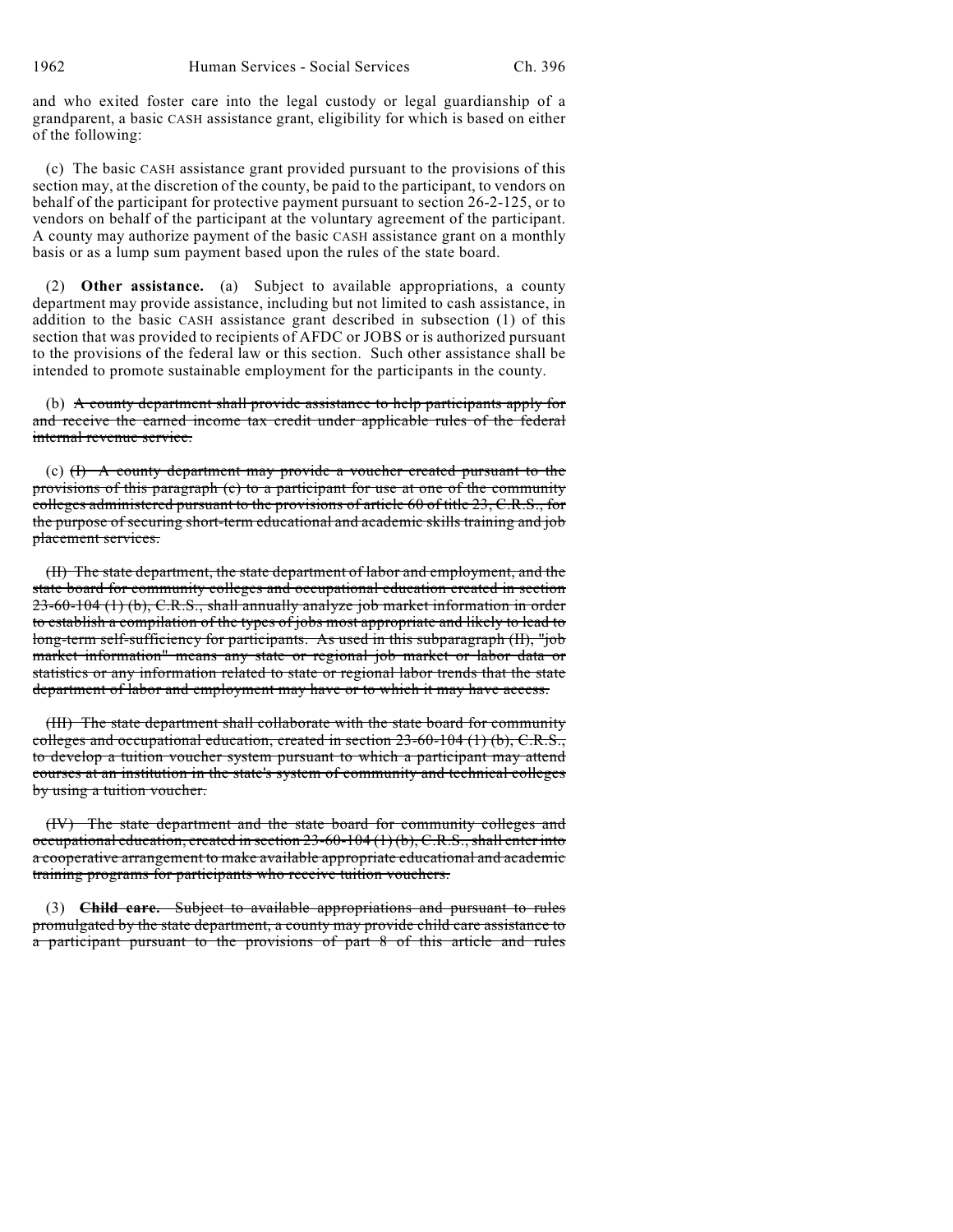#### promulgated by the state department.

**SECTION 12.** 26-2-709.5 (1), Colorado Revised Statutes, is amended to read:

**26-2-709.5. Exit interviews and follow-up interviews of participants.** (1) In order to follow the legislative intent declared in section 26-2-702 (1) (a), a county department is strongly encouraged to conduct exit and follow-up interviews upon case closure, either in person or by telephone, with all participants of the Colorado works program, including participants who are or have been receiving a state diversion grant pursuant to section 26-2-707 (1), or a county diversion pursuant to section 26-2-707 (2). Such SHORT-TERM ASSISTANCE PAYMENTS PURSUANT TO SECTION 26-2-706.6. THE interviews shall be for the purpose of providing information to the participant and offering assistance with applications for or continuance of assistance under medicaid, food stamps, the Colorado child care assistance program, the earned income tax credit, or other programs such as welfare-to-work or other county benefits or services.

**SECTION 13.** The introductory portion to 26-2-711 (1) (a) and 26-2-711 (1) (b),  $(1)$  (c),  $(2)$ ,  $(5)$  (b), and  $(6)$ , Colorado Revised Statutes, are amended to read:

**26-2-711. Works program - sanctions against participants.** (1) (a) The state board shall promulgate rules for the imposition of sanctions affecting the basic CASH assistance grant as described in section 26-2-709 (1). The rules shall require:

(b) Nothing in the state board rules promulgated pursuant to paragraph (a) of this subsection (1) shall prevent a county from denying the basic CASH assistance grant in its entirety to a participant who refuses, as evidenced by an affirmative statement by the participant or demonstrable evidence, to participate in training, education, or work.

(c) The state board rules promulgated pursuant to paragraph (a) of this subsection (1) shall establish the period of time that sanctions affecting the basic CASH assistance grant shall be in effect and the period of time within which a participant who has been denied the basic CASH assistance grant by a county pursuant to paragraph (b) of this subsection (1) may take action for reinstatement into the works program.

(2) A county shall have the authority to determine and impose sanctions affecting other assistance as described in section  $26-2-709$  (2). Such SECTION 26-2-706.6. THE sanctions shall be based upon fair and objective criteria that have been developed and adopted by the county and are consistent with state and federal law.

(5) (b) Good cause does not constitute an exemption from work or time limits. Good cause is, however, a proper basis for not imposing a sanction for nonparticipation in a work activity and may include, but need not be limited to, participation in a Colorado works controlled substance abuse control program pursuant to section  $26-2-708.5$  SECTION 26-2-706.6 (7).

(6) If a participant fails to become involved in work within twenty-four cumulative months of receipt of assistance under the works program, the county department is authorized to terminate all assistance under this part 7 and part 8 of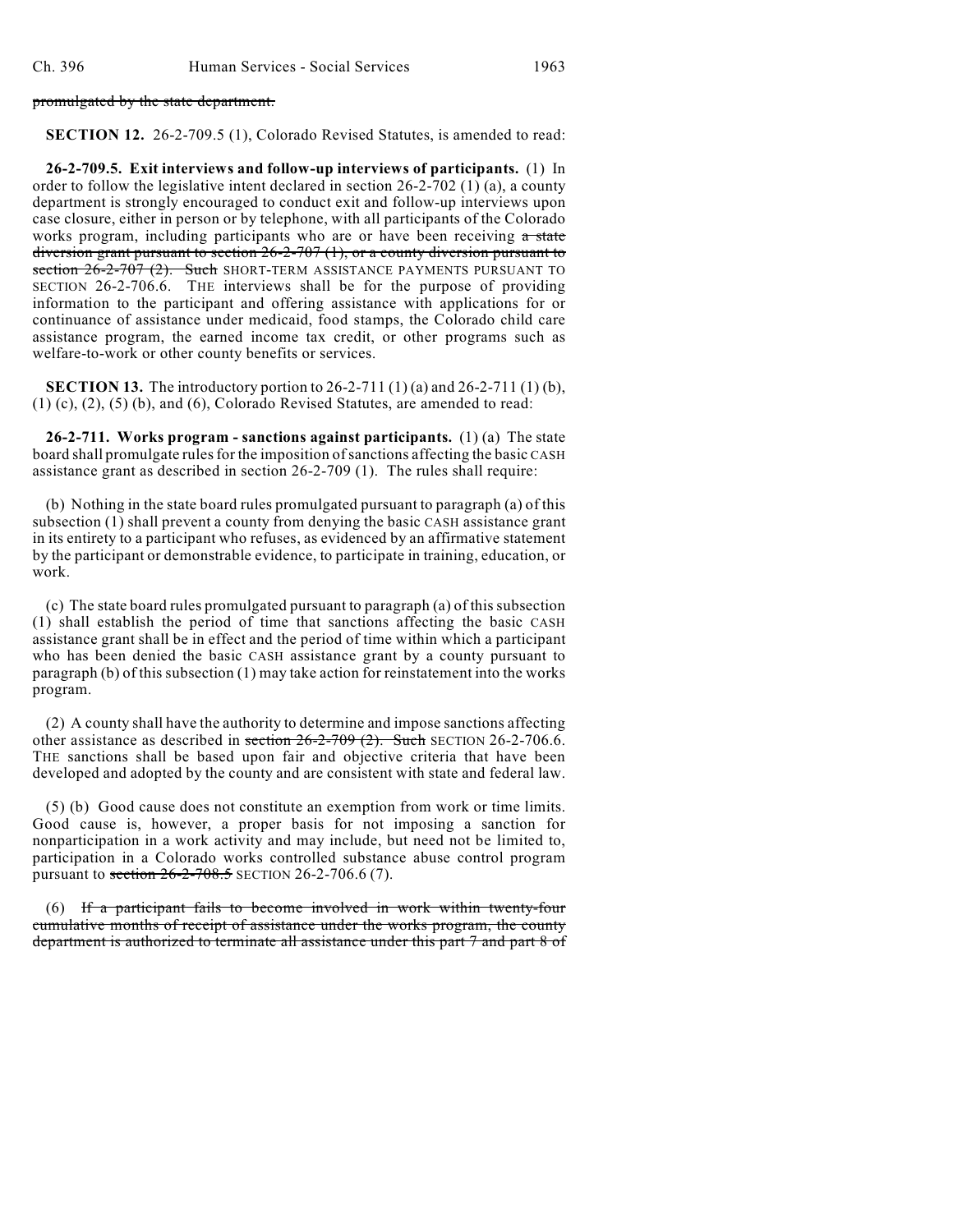#### this article to the participant.

**SECTION 14.** 26-2-712 (1), (2), (5) (a), (5) (b), (5) (e), (6), (7), (8), and (9) (c), Colorado Revised Statutes, are amended, and the said 26-2-712 is further amended BY THE ADDITION OF THE FOLLOWING NEW SUBSECTIONS, to read:

**26-2-712. State department duties - authority.** (1) **Plan submission.** The state department shall submit and amend as necessary a plan to the secretary of the federal department of health and human services that is consistent with the provisions of this part 7 and the personal responsibility and work opportunity reconciliation act FEDERAL LAW.

(2) **County block grant allocation.** (a) The state department shall allocate the amount of moneys that shall be provided to a county as a county block grant for the purposes of a county's administration and implementation of the works program pursuant to the formulas described in section 26-2-714.

(b) Except as provided in section  $26-2-720$  SECTION 26-2-720.5, the county block grant shall represent the total amount that a county shall receive from the state for the administration and implementation of the Colorado works program.

(5) **Oversight.** In connection with overseeing the works program, the state department shall have the specific duties to:

(a) Oversee the implementation of the works program statewide and, in connection with such oversight, develop standardized forms in addition to the reporting form described in subsection  $\overline{(6)}$  of this section, for the counties' use in streamlining the application process, delivery of services, and tracking of participants;

(b) Monitor the state's progress in meeting the work participation requirements set forth in the personal responsibility and work opportunity reconciliation act FEDERAL LAW;

(e) Monitor the counties' provision of basic CASH assistance grants pursuant to section 26-2-709 SECTION 26-2-706.6 and, if necessary due to increased caseloads or economic downturns, do the following to assure ENSURE that the basic CASH assistance grant is provided in a consistent manner statewide:

(I) Grant funds MONEYS to one or more counties from the short-term works emergency COUNTY BLOCK GRANT SUPPORT fund administered pursuant to section  $26 - 2 - 720$  SECTION 26-2-720.5; or

(II) If no funds administered pursuant to  $\frac{\pi}{6}$  = 2-720 SECTION 26-2-720.5 are available:

(A) Request supplemental appropriations from the general assembly, including but not limited to an appropriation from the COLORADO long-term works reserve fund created pursuant to section 26-2-721; or

(B) Reduce the county block grant of any county that maintains funds MONEYS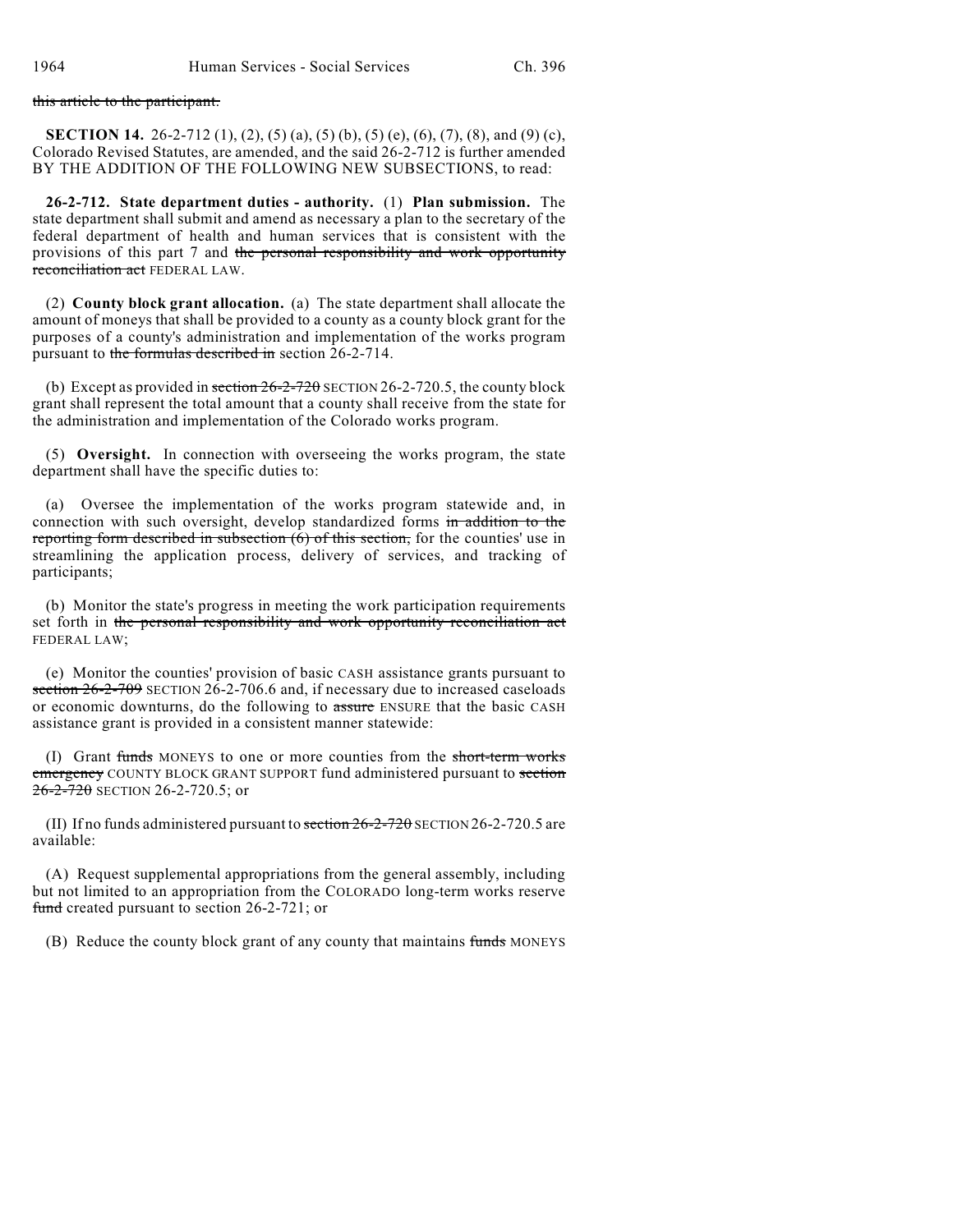in a county reserve account pursuant to section 26-2-714 (5) in order that moneys may be made available to one or more counties to avoid the need to reduce or eliminate the basic CASH assistance grant statewide. If the state department makes a reduction in a county's reserve account pursuant to this sub-subparagraph (B), the state department shall increase such THE county's block grant for the following fiscal year by the amount of the reduction authorized pursuant to this sub-subparagraph (B); or

(III) After taking the actions described in subparagraphs (I) and (II) of this paragraph (e), take any actions necessary to reduce the costs of, or reduce or eliminate, the basic CASH assistance grant statewide.

(6) **Reporting.** (a) The state department shall develop a uniform reporting form for the counties to use in order to fulfill the reporting requirements set forth in section  $26-2-717$ .

(b) The state department shall develop a request for proposal pursuant to the provisions of section 26-2-719 to award a contract or contracts to an entity or entities to satisfy the reporting requirements set forth in section 26-2-717.

(c) In the event that the state department is not able to award a contract pursuant to the provisions of paragraph (b) of this subsection (6), it shall develop procedures to ensure that the state complies with the reporting requirements set forth in section  $26 - 2 - 717$ .

(7) **Colorado works program capacity building.** The state department shall develop training for case workers AND OTHER SERVICE PROVIDERS so that they are knowledgeable and may assist participants PERSONS WHO RECEIVE ASSISTANCE THROUGH THE COLORADO WORKS PROGRAM in:

(a) Identifying goals, including work activities, time frames for achieving self-sufficiency, and the means required to meet these benchmarks;

(b) Obtaining supportive services such as mental health counseling, substance abuse counseling, DOMESTIC VIOLENCE SERVICES, life skills training, and money management or AND parenting classes;

(c) Utilizing the family's existing strengths;

(d) Providing ongoing support and assistance to the family in overcoming barriers to training and employment; and

(e) Monitoring the progress of the family toward attaining self-sufficiency;

(f) UNDERSTANDING AND PROPERLY UTILIZING DATA REPORTING SYSTEMS TO REPORT PARTICIPATION DATA AND OUTCOMES REQUIRED BY THE STATE DEPARTMENT; AND

(g) PROVIDING OPPORTUNITIES FOR PERSONS WORKING WITH COLORADO WORKS PARTICIPANTS TO ACCESS PROFESSIONAL-LEVEL CURRICULUM TO BECOME PROFICIENT IN ASSESSING PARTICIPANT NEEDS AND DEVELOPING INDIVIDUAL PLANS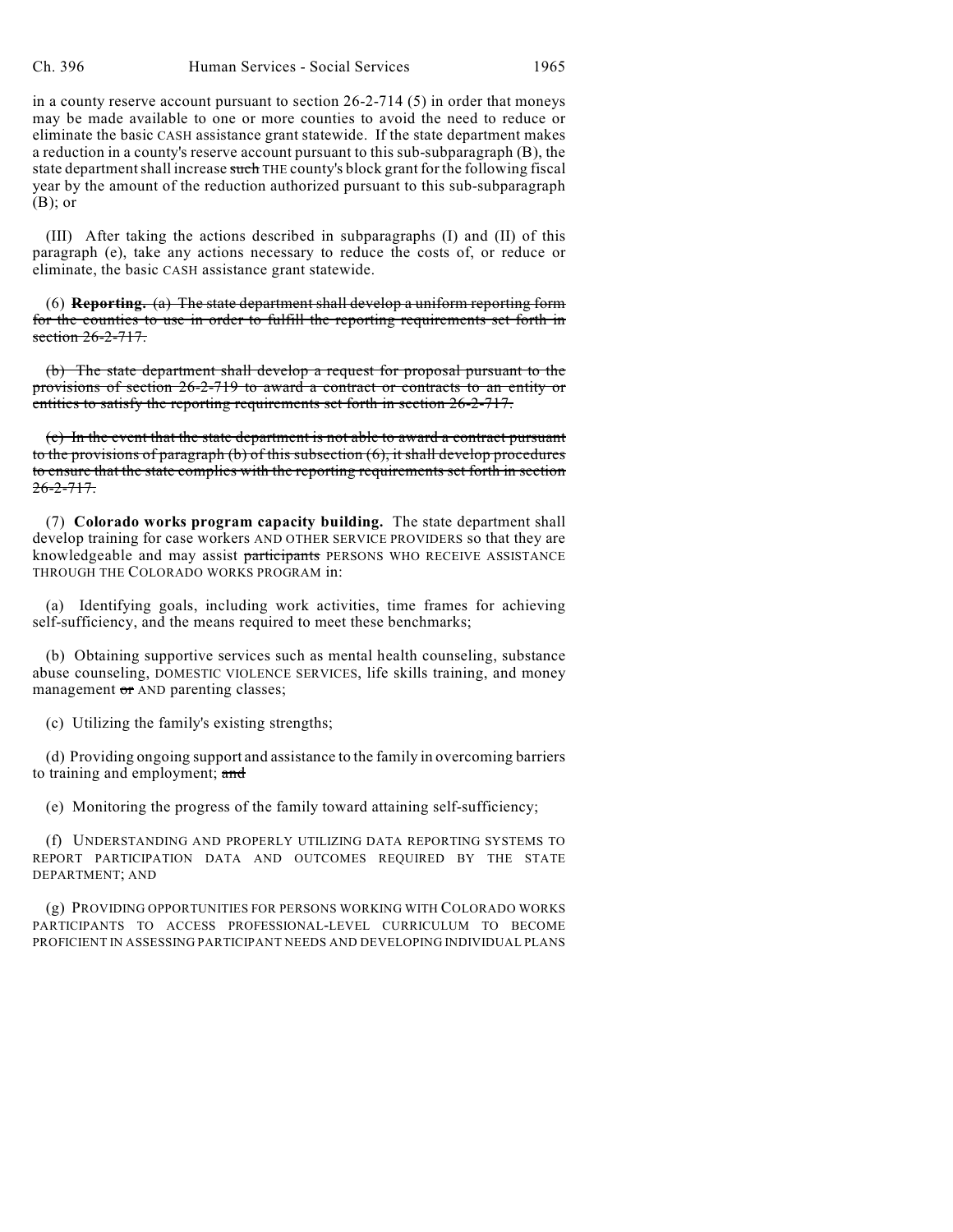TO ADDRESS THOSE NEEDS.

(8) **Domestic violence services training - rules.** The state department shall work with the counties to develop and collect data on interstate and intrastate migration of participants. The migration data shall include the number of participants who have moved into a county, the county from which such participants have migrated, and the reason for moving, and, to the extent feasible, the number of participants who have moved from a county, the county to which such participants are moving, and the reason for moving. (a) TO FACILITATE THE PROPER IDENTIFICATION, SCREENING, AND ASSESSMENT OF PAST AND PRESENT VICTIMS OF DOMESTIC VIOLENCE WHO APPLY FOR OR PARTICIPATE IN THE COLORADO WORKS PROGRAM AND TO ASSIST COUNTIES IN COMPLYING WITH THE PROVISIONS OF THIS SUBSECTION (8) AND SECTION 26-2-708 (5), THE STATE BOARD SHALL PROMULGATE RULES THAT REQUIRE THE STATE DEPARTMENT TO PROVIDE ONGOING DOMESTIC VIOLENCE TRAINING AND APPROPRIATE DOMESTIC VIOLENCE TRAINING MATERIALS TO COUNTY STAFF AND TO:

(I) ASSIST COUNTIES IN DEVELOPING LOCAL RESOURCES AND USING AVAILABLE COMMUNITY RESOURCES TO PROVIDE COUNSELING AND SUPPORTIVE SERVICES TO PAST AND PRESENT VICTIMS OF DOMESTIC VIOLENCE; AND

(II) REQUIRE COUNTIES TO MAKE APPLICANTS TO AND PARTICIPANTS IN THE COLORADO WORKS PROGRAM AWARE OF THE SERVICES AND ASSISTANCE PROVIDED BY THE STATE DEPARTMENT PURSUANT TO THIS SUBSECTION (8) AND BY THE COUNTY.

(b) THE STATE DEPARTMENT MAY CONTRACT WITH AN INDIVIDUAL OR ENTITY THAT HAS DEMONSTRATED EXPERTISE IN THE AREA OF DOMESTIC VIOLENCE ASSISTANCE FOR THE PROVISION OF THE SERVICES SPECIFIED IN THIS SUBSECTION (8).

(9) **Waiver process.** (c) The state department and the governor shall not approve an application under this subsection (9) that proposes to waive any statute or rule governing statewide eligibility, the amount of the basic CASH assistance grant, the county maintenance of effort, or any requirement of the federal law. The governor and the state department shall not approve an application under this subsection (9) that proposes to waive a participant's right to appeal a county determination under the works program, but they may approve the waiver of statutes or rules governing the method or procedure for such appeal.

(10) **Job market analysis.** THE STATE DEPARTMENT, THE DEPARTMENT OF LABOR AND EMPLOYMENT, AND THE STATE BOARD FOR COMMUNITY COLLEGES AND OCCUPATIONAL EDUCATION CREATED IN SECTION 23-60-104 (1) (b), C.R.S., SHALL ANNUALLY ANALYZE JOB MARKET INFORMATION IN ORDER TO ESTABLISH A COMPILATION OF THE TYPES OF JOBS MOST APPROPRIATE AND LIKELY TO LEAD TO LONG-TERM SELF-SUFFICIENCY FOR PARTICIPANTS. AS USED IN THIS SUBSECTION (10), "JOB MARKET INFORMATION" MEANS ANY STATE OR REGIONAL JOB MARKET OR LABOR DATA OR STATISTICS OR ANY INFORMATION RELATED TO STATE OR REGIONAL LABOR TRENDS THAT THE DEPARTMENT OF LABOR AND EMPLOYMENT MAY HAVE OR TO WHICH IT MAY HAVE ACCESS.

(11) **Tuition voucher system.** (a) THE STATE DEPARTMENT SHALL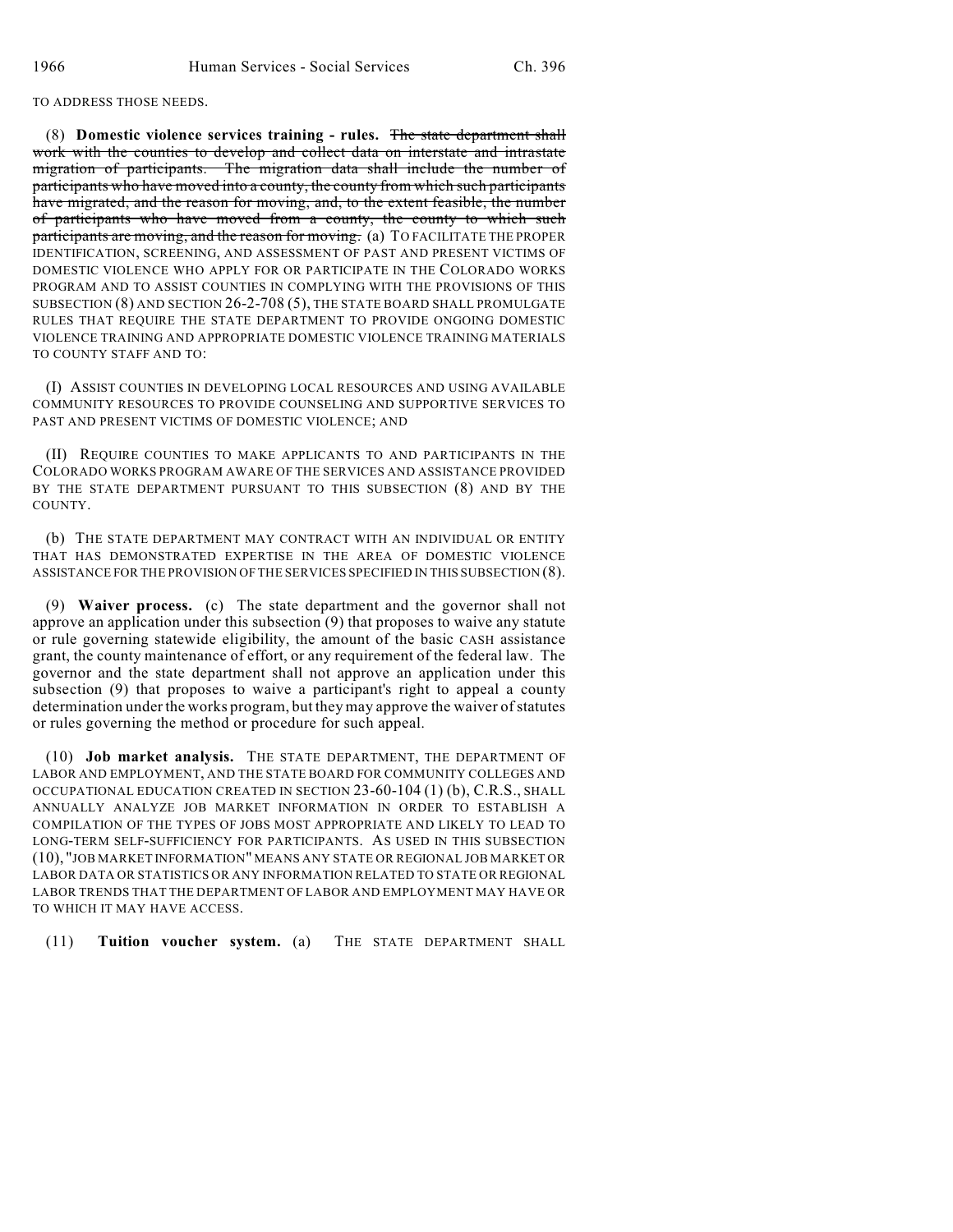COLLABORATE WITH THE STATE BOARD FOR COMMUNITY COLLEGES AND OCCUPATIONAL EDUCATION, CREATED IN SECTION 23-60-104 (1) (b), C.R.S., TO DEVELOP A TUITION VOUCHER SYSTEM PURSUANT TO WHICH A PARTICIPANT MAY ATTEND COURSES AT AN INSTITUTION IN THE STATE'S SYSTEM OF COMMUNITY AND TECHNICAL COLLEGES BY USING A TUITION VOUCHER.

(b) THE STATE DEPARTMENT AND THE STATE BOARD FOR COMMUNITY COLLEGES AND OCCUPATIONAL EDUCATION, CREATED IN SECTION 23-60-104 (1) (b), C.R.S., SHALL ENTER INTO A COOPERATIVE ARRANGEMENT TO MAKE AVAILABLE APPROPRIATE EDUCATIONAL AND ACADEMIC TRAINING PROGRAMS FOR PARTICIPANTS WHO RECEIVE TUITION VOUCHERS.

**SECTION 15.** 26-2-714 (1), (2), (2.5), and (5) (a), Colorado Revised Statutes, are amended to read:

**26-2-714. County block grants formula - use of moneys - rules - repeal.** (1) Subject to available appropriations, a county's block grant for the Colorado works program for state fiscal year 1997-98 shall be equal to one hundred percent of the total state and federal moneys that the county received in state fiscal year 1994-95 to administer and implement the AFDC program, the Colorado personal responsibility and employment demonstration program, and the JOBS program, including the administrative costs related to such programs.

(2) Subject to available appropriations, in state fiscal year 1998-99 2009-10 and in each fiscal year thereafter, the state department, with input from the works allocation committee, created pursuant to the provisions of subsection  $(6)$  of this section, may adjust the SHALL SET THE AMOUNT OF THE county block grant identified in subsection (1) of this section by increasing or reducing the amount of such grant based upon factors that shall include but not be limited to: GRANTS BASED ON DEMOGRAPHIC AND ECONOMIC FACTORS WITHIN THE COUNTIES.

(a) The county's population and the Colorado works program caseload;

(b) The unemployment rate in the county based upon the state department of labor and employment assessment of county unemployment rates for the prior year;

(c) The county's performance in meeting the obligations under the performance contract with the state department pursuant to the provisions of section 26-2-715;

(d) A county's failure to maintain its historic effort as required pursuant to subsection (6) of this section;

(d.5) The fact that the county received funds from the short-term works emergency fund in the previous fiscal year for works program expenditures, which may indicate that the previous fiscal year's allocation was insufficient to meet the county's needs;

(e) Other factors determined by the state department that directly affect the population of needy families in a county.

(2.5) In the event that the state department and the works allocation committee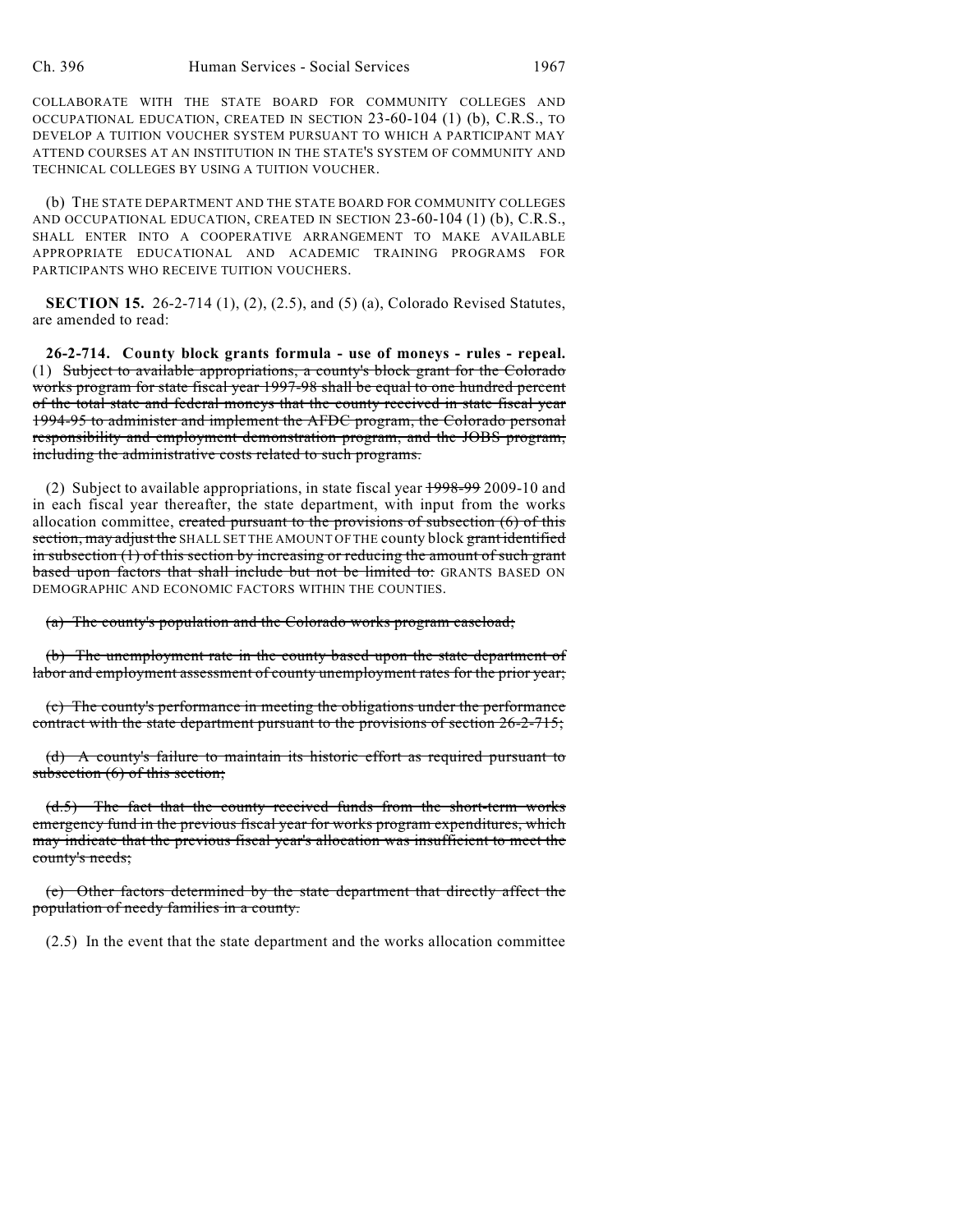do not reach an agreement on adjustments to IN SETTING THE AMOUNTS OF the county block grants pursuant to the provisions of subsection (2) of this section on or before June 15 of each state fiscal year, the works allocation committee shall submit alternatives to the joint budget committee of the general assembly from which such THE joint budget committee shall identify each individual county's block grant for the state fiscal year commencing on the immediately succeeding July 1.

(5) (a) (I) (A) A county shall be authorized to maintain a reserve account of county block grant funds MONEYS pursuant to rules promulgated by the state department. At the end of each state fiscal year, a county may retain the balance of the county block grant remaining in the county's reserve account.

(B) UPON THE CONCLUSION OF STATE FISCAL YEAR 2008-09, A COUNTY SHALL REMIT TO THE COLORADO LONG-TERM WORKS RESERVE CREATED IN SECTION 26-2-721 ANY UNSPENT TANF RESERVES IN EXCESS OF SEVENTY PERCENT OF THE COUNTY'S COUNTY BLOCK GRANT FOR THE STATE FISCAL YEAR 2008-09.

(C) UPON THE CONCLUSION OF STATE FISCAL YEAR 2009-10, A COUNTY SHALL REMIT TO THE COLORADO LONG-TERM WORKS RESERVE CREATED IN SECTION 26-2-721 ANY UNSPENT TANF RESERVES IN EXCESS OF FIFTY-FIVE PERCENT OF THE COUNTY'S COUNTY BLOCK GRANT FOR THE STATE FISCAL YEAR 2009-10.

(D) UPON THE CONCLUSION OF STATE FISCAL YEAR 2010-11, A COUNTY SHALL REMIT TO THE COLORADO LONG-TERM WORKS RESERVE CREATED IN SECTION 26-2-721 ANY UNSPENT TANF RESERVES IN EXCESS OF FORTY PERCENT OF THE COUNTY'S COUNTY BLOCK GRANT FOR THE STATE FISCAL YEAR 2010-11.

(E) UPON THE CONCLUSION OF STATE FISCAL YEAR 2011-12, AND UPON THE CONCLUSION OF EACH STATE FISCAL YEAR THEREAFTER, A COUNTY SHALL REMIT TO THE COLORADO LONG-TERM WORKS RESERVE CREATED IN SECTION 26-2-721 ANY UNSPENT TANF RESERVES IN EXCESS OF THIRTY PERCENT OF THE COUNTY'S COUNTY BLOCK GRANT FOR THE CONCLUDING STATE FISCAL YEAR. THIS SUB-SUBPARAGRAPH (E) IS REPEALED, EFFECTIVE JULY 1, 2012.

(II) NOTWITHSTANDING ANY PROVISION OF SUBPARAGRAPH (I) OF THIS PARAGRAPH (a) TO THE CONTRARY, IN STATE FISCAL YEAR 2008-09, AND IN EACH STATE FISCAL YEAR THEREAFTER, A COUNTY WITH AN ANNUAL COUNTY BLOCK GRANT AMOUNT OF TWO HUNDRED THOUSAND DOLLARS OR LESS SHALL REMIT TO THE COLORADO LONG-TERM WORKS RESERVE ANY UNSPENT TANF RESERVES IN EXCESS OF ONE HUNDRED THOUSAND DOLLARS.

(III) AS USED IN THIS SUBSECTION (5), "UNSPENT TANF RESERVES" MEANS THE AMOUNT DEPOSITED IN A COUNTY RESERVE ACCOUNT PLUS ANY UNSPENT TANF TRANSFERS AUTHORIZED PURSUANT TO SUBSECTIONS (7) AND (9) OF THIS SECTION.

(IV) IT IS THE INTENT OF THE GENERAL ASSEMBLY THAT THE AMOUNT OF UNSPENT TANF RESERVES THAT A COUNTY MAY MAINTAIN SHALL CONTINUE TO BE RESTRICTED IN STATUTE FOR STATE FISCAL YEARS BEGINNING ON OR AFTER JULY 1, 2012. THEREFORE, PRIOR TO THE REGULAR LEGISLATIVE SESSION OF 2012, THE STATE DEPARTMENT, IN COLLABORATION WITH THE COUNTY DEPARTMENTS AND PERSONS WHO REPRESENT COLORADO WORKS PROGRAM PARTICIPANT ADVOCATES,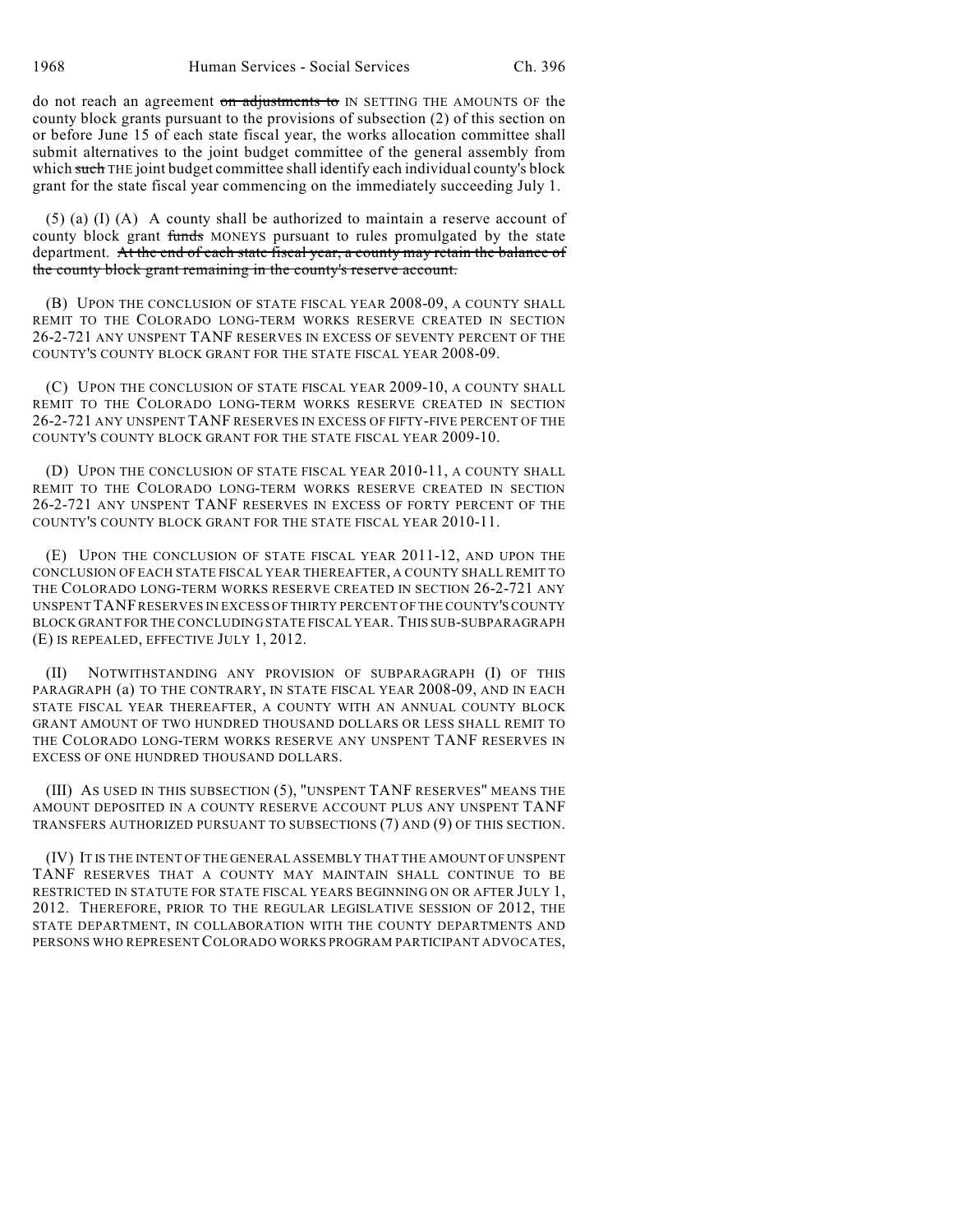SHALL REVIEW THE COUNTY RESERVE LEVELS EXISTING AS OF STATE FISCAL YEAR 2011-12 AND MAKE LEGISLATIVE RECOMMENDATIONS REGARDING THE APPROPRIATE LEVELS OF COUNTY RESERVES FOR STATE FISCAL YEARS BEGINNING ON OR AFTER JULY 1, 2012, TO THE HEALTH AND HUMAN SERVICES COMMITTEES OF THE SENATE AND THE HOUSE OF REPRESENTATIVES, OR ANY SUCCESSOR COMMITTEES.

**SECTION 16.** 26-2-714.7 (1) (b) and (1) (f), Colorado Revised Statutes, are amended to read:

**26-2-714.7. Work participation rates - increases - county strategies - report - repeal.** (1) Each county or group of counties and the state department shall adopt strategies to engage participants in meeting the work participation rate requirements specified in section 26-2-714.5. The strategies adopted by the counties and the state department may include, but need not be limited to:

(b) Developing an intake diversion A SHORT-TERM ASSISTANCE program for applicants to provide family economic stabilization support and employment-related services for not more than four consecutive months. The supports and services shall include the provision of enhanced assessment and case managed job placement services and other supports as indicated by the assessment.

(f) Providing, to the family of a participant who is working a sufficient number of hours to meet the applicable work participation rate requirement, post-employment assistance and services through diversion SHORT-TERM ASSISTANCE programs to support the family during its transition from welfare to work and to increase job retention and earnings gains; and

**SECTION 17.** The introductory portion to 26-2-715 (1) (a) and 26-2-715 (1) (a) (II), Colorado Revised Statutes, are amended to read:

**26-2-715. Performance contracts.** (1) (a) EACH COUNTY, EITHER ACTING SINGLY OR WITH A GROUP OF COUNTIES, SHALL ENTER INTO an annual performance contract shall be entered into between a county or group of counties and WITH the state department that shall identify the county's or group of counties' duties and responsibilities in implementing the works program and the Colorado child care assistance program, described in part 8 of this article. The performance contract shall include but not be limited to:

(II) Provisions that prohibit the county or group of counties from reducing the basic CASH assistance grant administered pursuant to section 26-2-709 and monitored by the state department pursuant to section 26-2-711 and provisions that prohibit the county or group of counties from restricting eligibility or the provision of services or imposing sanctions in a manner inconsistent with the provisions of this part 7 or the provisions in the state plan submitted to the secretary of the federal department of health and human services pursuant to section 26-2-712;

**SECTION 18.** 26-2-716 (1) (c), (2) (f), (4) (b), (5) (a), and (8), Colorado Revised Statutes, are amended, and the said 26-2-716 is further amended BY THE ADDITION OF A NEW SUBSECTION, to read:

## **26-2-716. County duties - appropriations - penalties - hardship extensions**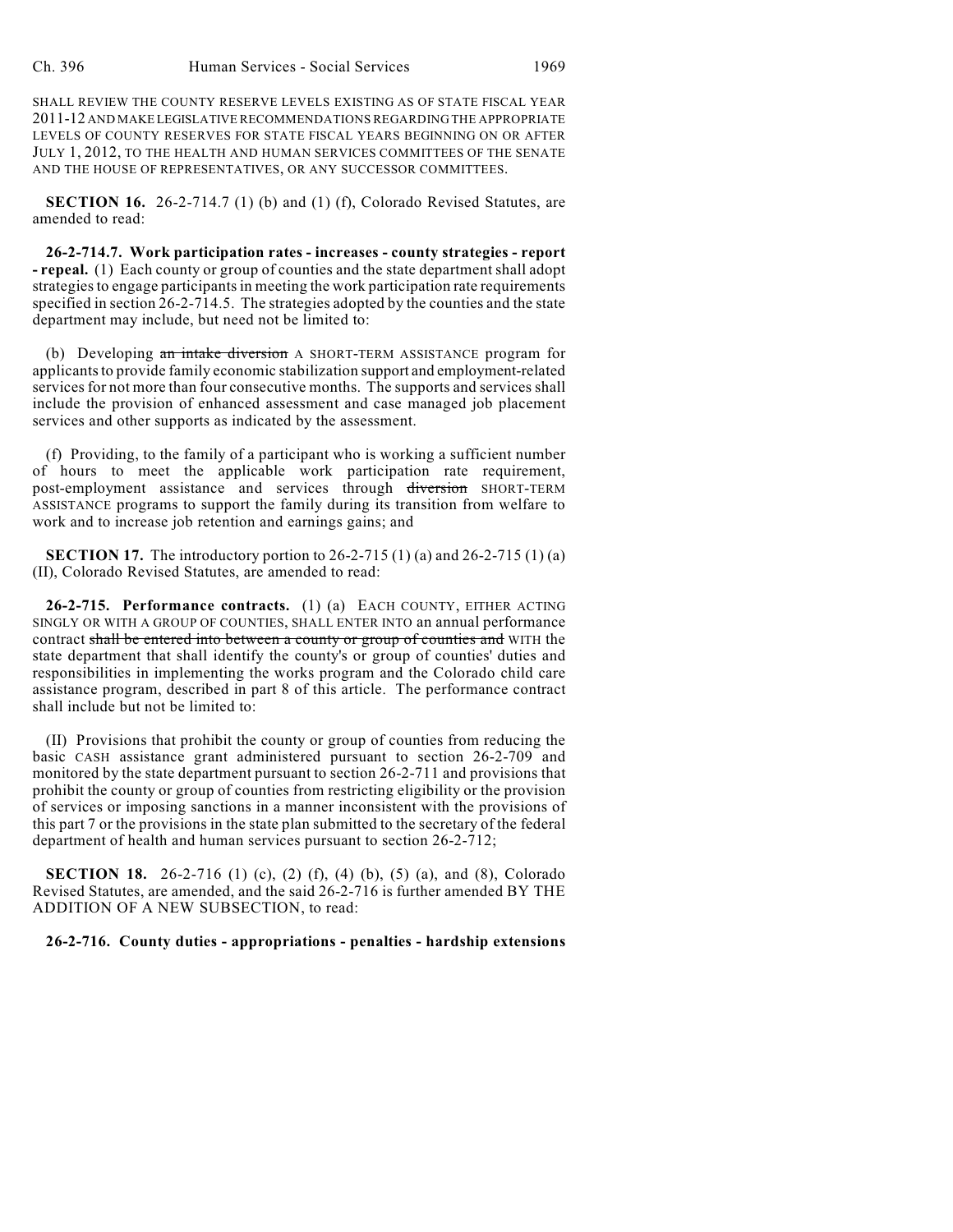**- domestic violence extensions - incentives - rules.** (1) (c) Whenever any A county anticipates that it may be financially unable to meet requests for assistance from participants, the county may seek additional moneys from the short-term works emergency COUNTY BLOCK GRANT SUPPORT fund administered by the state department pursuant to section  $26-2-720$  SECTION 26-2-720.5.

(2) In connection with administering a county block grant, a county department shall:

(f) Provide Title IV-D services to participants and require assignment of rights to child support by participants and participant cooperation with establishment and collection of child support, except as to participants receiving a diversion grant as that term is defined in section  $26-2-703(10)$  SHORT-TERM ASSISTANCE PURSUANT TO SECTION 26-2-706.6;

(4) (b)  $\overrightarrow{Any}$  A county found out of compliance with its performance contract or any provision of the works program may be assessed a financial sanction. The financial sanction must be replaced by county funds MONEYS. The state board shall promulgate rules for county sanctions that include financial sanctions and may include other sanctions. Any funds MONEYS resulting from such THE IMPOSITION OF A financial sanction shall be transmitted to the COLORADO long-term works reserve fund created in section 26-2-721, but only if the state has not incurred a federal sanction for the same act that gave rise to the county sanction.

(5) (a) County departments are authorized to administer hardship and domestic violence extensions for needy families that have exceeded the sixty-month lifetime limit for receipt of assistance set forth in the federal law. Approval or denial of THE COUNTY DEPARTMENTS SHALL APPROVE OR DENY hardship extensions or domestic violence extensions shall be determined by the county departments pursuant to fair and objective criteria established by the state board. THE STATE BOARD, BY RULE, SHALL ESTABLISH hardship criteria, shall be established by state board rules and applied AND EACH COUNTY SHALL APPLY THE HARDSHIP CRITERIA to all participants seeking extensions. A COUNTY, IN ITS WRITTEN COUNTY POLICIES, MAY DEFINE additional reasons for granting hardship extensions. may be defined by the county departments and included in their written county plan. A COUNTY MAY NOT GRANT hardship or domestic violence extensions may not be granted for a duration longer than six months.

(8) A county may administer a Colorado works controlled substance abuse control program pursuant to section 26-2-708.5.

(10) A COUNTY DEPARTMENT SHALL ASSIST PARTICIPANTS IN APPLYING FOR AND RECEIVING THE EARNED INCOME TAX CREDIT UNDER APPLICABLE RULES OF THE FEDERAL INTERNAL REVENUE SERVICE.

**SECTION 19.** 26-2-717, Colorado Revised Statutes, is amended to read:

**26-2-717. Reporting requirements.** (1) The state department shall submit, the following general IN A TIMELY AND ACCURATE MANNER, case record information on participants to the federal government as required by the personal responsibility and work opportunity reconciliation act and as reported by a county department pursuant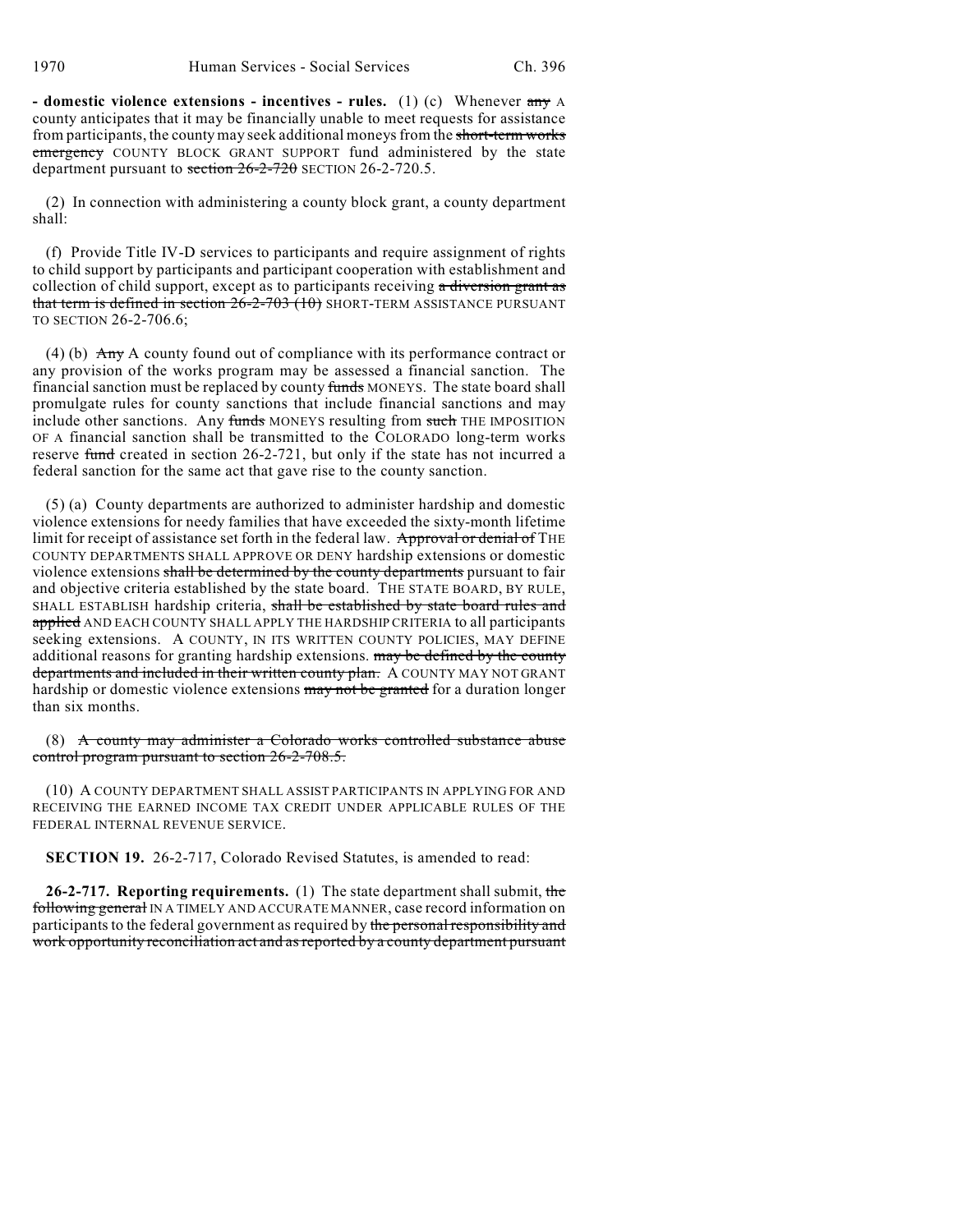to section  $26-2-716$  (2) (d): FEDERAL LAW.

(a) The county of residence of the family;

(b) Whether a child receiving such assistance or an adult in the family is disabled;

(c) The ages of the members of such families;

(d) The number of individuals in the family, and the relation of each family member to the youngest child in the family;

(e) The employment status of all adults in the family and, if employed, the earnings thereof;

(f) The marital status of the adults in the family, including whether such adults have never married, are widowed, or are divorced;

(g) The race and educational status of each adult and child in the family;

(h) Whether the family has received subsidized housing, medical assistance pursuant to articles 4, 5, and 6 of title 25.5, C.R.S., food stamps, or subsidized child care, and, if the latter two, the amount received;

(i) The number of months that the family has received each type of assistance under the works program;

(j) If the adults in the family participated in, and the number of hours per week of participation in, the following activities:

(I) Education;

(II) Subsidized private sector employment;

(III) Unsubsidized employment;

(IV) Public sector employment, work experience, or community service;

(V) Job search;

(VI) Job skills training or on-the-job training;

(VII) Vocational education;

(k) Information necessary to calculate work participation rates;

(l) The type and amount of assistance received under the works program, including the amount of and reason for any reduction of assistance, including sanctions;

(m) Any amount of unearned income received by any member of the family;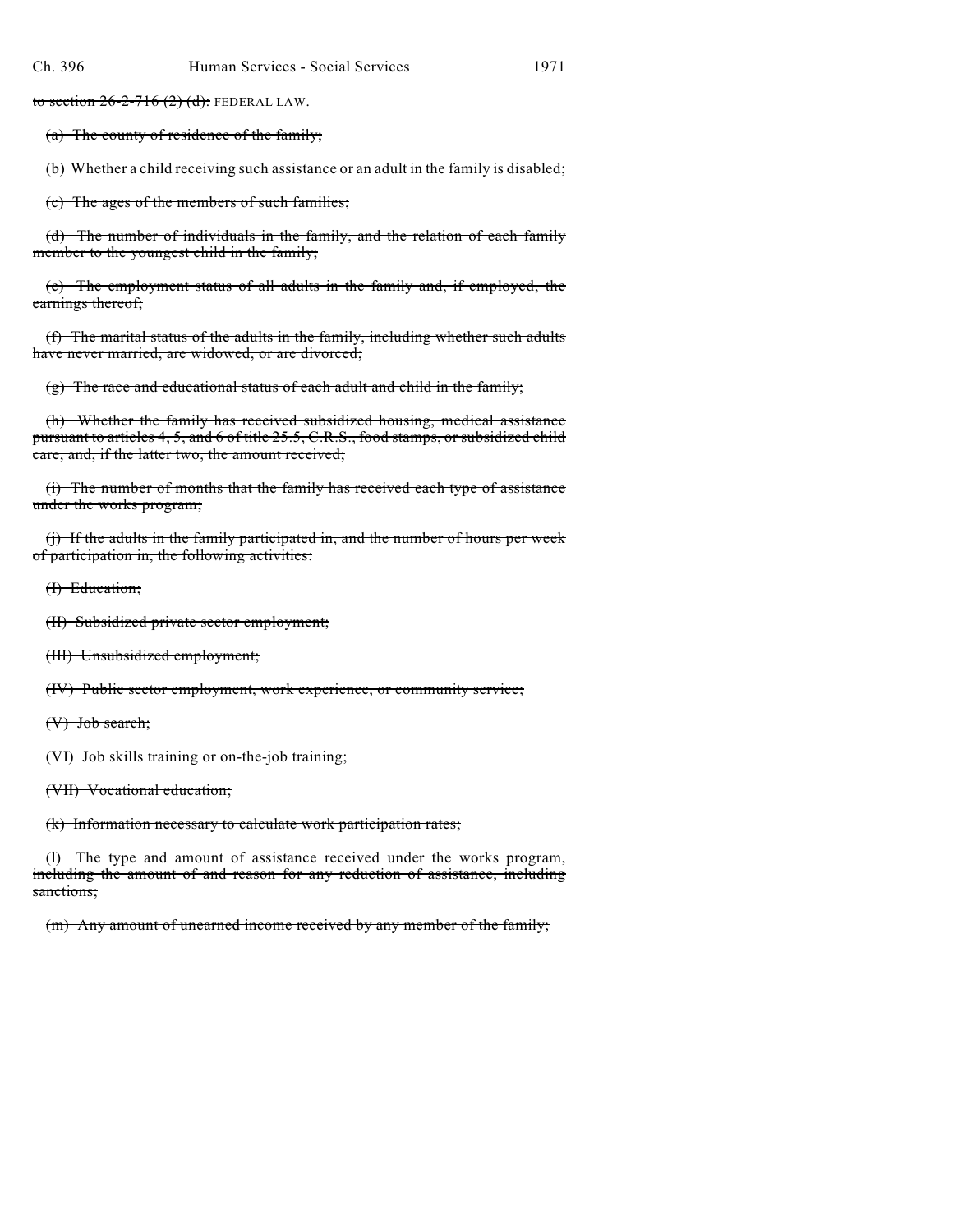(n) The citizenship of the members of the family;

(o) From a sample of closed cases, whether the family left the works program, and if so, whether the family left due to employment, marriage, the lifetime limit for receipt of assistance, sanction, or state policy; and

(p) The number of noncustodial parents who participated in work activities.

(2) The state department shall report names and addresses of unlawful aliens to the federal immigration and naturalization service at least four times per year, except with respect to individuals whose only federal benefit is medicaid.

(3) The state department shall report on use of county block grant moneys, including a statement of the percentage of the moneys that are used to cover administrative costs.

(4) The state department shall report on the total amount expended by the state during the quarter to provide transitional services to a family that has ceased to receive assistance under this part 7 because of employment, along with a description of such services.

**SECTION 20.** 26-2-719, Colorado Revised Statutes, is amended to read:

**26-2-719. Private contracting.** The state department and any county department are authorized to award contracts for the administration, implementation, or operation of any aspect of the works program to any appropriate public, private, or nonprofit entity in accordance with applicable county regulations, federal law, and the provisions of the state procurement code, articles 101 to 112 of title 24, C.R.S. except that the state department may spend up to three million dollars in state fiscal year 1997-98 to implement automated systems to comply with specific requirements of the federal law without being subject to the provisions of the state procurement code.

**SECTION 21.** 26-2-720 (1), Colorado Revised Statutes, is amended to read:

**26-2-720. Short-term works emergency fund - repeal.** (1) (a) The state department shall create a short-term works emergency fund that shall consist of moneys annually appropriated to such fund by the general assembly.

(b) THE SHORT-TERM WORKS EMERGENCY FUND IS REPEALED, EFFECTIVE JULY 1, 2008. ANY MONEYS REMAINING IN THE FUND AS OF JUNE 30, 2008, SHALL BE TRANSFERRED TO THE COUNTY BLOCK GRANT SUPPORT FUND CREATED PURSUANT TO SECTION 26-2-720.5.

(c) THIS SECTION IS REPEALED, EFFECTIVE JULY 1, 2008.

**SECTION 22.** Part 7 of article 2 of title 26, Colorado Revised Statutes, is amended BY THE ADDITION OF A NEW SECTION to read:

**26-2-720.5. County block grant support fund - created.** (1) (a) THE STATE DEPARTMENT SHALL CREATE A COUNTY BLOCK GRANT SUPPORT FUND THAT SHALL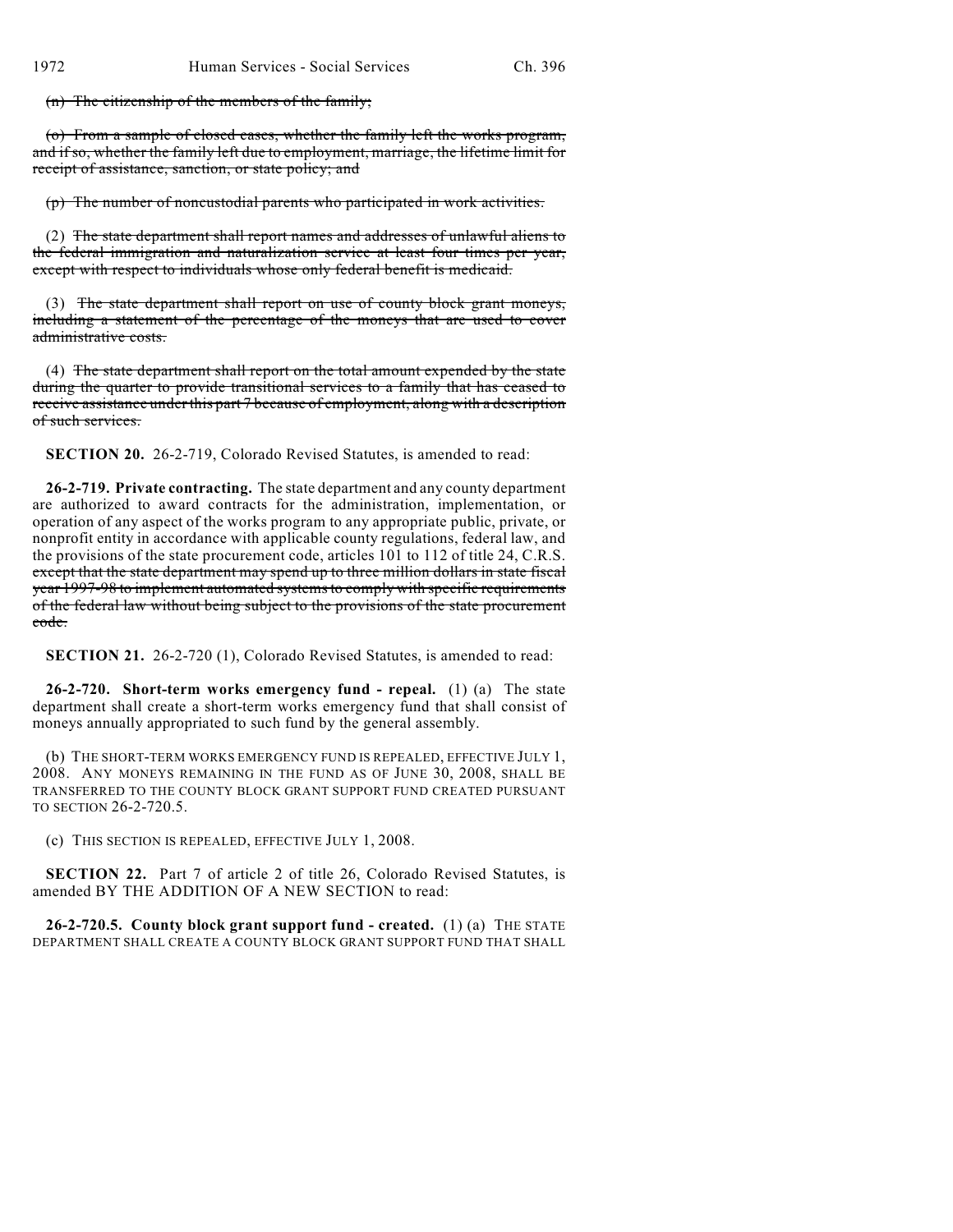CONSIST OF MONEYS ANNUALLY APPROPRIATED THERETO BY THE GENERAL ASSEMBLY. ANY UNEXPENDED MONEYS REMAINING IN THE COUNTY BLOCK GRANT SUPPORT FUND AT THE END OF A FISCAL YEAR SHALL BE REMITTED TO THE COLORADO LONG-TERM WORKS RESERVE.

(2) THE STATE DEPARTMENT, WITH INPUT FROM THE WORKS ALLOCATION COMMITTEE, SHALL ALLOCATE MONEYS IN THE COUNTY BLOCK GRANT SUPPORT FUND TO COUNTIES ACCORDING TO CRITERIA AND PROCEDURES ESTABLISHED BY THE STATE DEPARTMENT AND THE WORKS ALLOCATION COMMITTEE.

(3) A COUNTY THAT MEETS THE CRITERIA ESTABLISHED BY THE STATE DEPARTMENT AND THE WORKS ALLOCATION COMMITTEE PURSUANT TO SUBSECTION (2) OF THIS SECTION MAY REQUEST MONEYS FROM THE COUNTY BLOCK GRANT SUPPORT FUND. PRIORITY SHALL BE GIVEN TO ANY COUNTY THAT EXHAUSTS ALL MONEYS AVAILABLE IN THE COUNTY'S BLOCK GRANT FOR THE COLORADO WORKS PROGRAM FOR THAT FISCAL YEAR.

(4) THE STATE DEPARTMENT, WITH INPUT FROM THE WORKS ALLOCATION COMMITTEE, MAY ALLOCATE MONEYS TO COUNTIES OUT OF THE COUNTY BLOCK GRANT SUPPORT FUND DURING THE STATE FISCAL YEAR OR AT THE END OF A STATE FISCAL YEAR.

(5) THE STATE DEPARTMENT SHALL ANNUALLY REPORT TO THE JOINT BUDGET COMMITTEE ON ANY ALLOCATIONS MADE FROM THE COUNTY BLOCK GRANT SUPPORT FUND, INCLUDING THE AMOUNT REQUESTED BY EACH COUNTY AND THE COUNTY'S REASON FOR REQUESTING THE MONEYS, AND THE AMOUNT ALLOCATED TO EACH COUNTY AND THE REASONS FOR THE STATE DEPARTMENT'S DECISION REGARDING EACH REQUEST.

**SECTION 23.** 26-2-721, Colorado Revised Statutes, is amended to read:

**26-2-721. Colorado long-term works reserve - creation - use.** (1) (a) There is hereby created the Colorado long-term works reserve, fund, REFERRED TO IN THIS SECTION AS THE "RESERVE", that shall consist of UNAPPROPRIATED TANF block grant moneys, state general funds FUND MONEYS appropriated thereto by the general assembly, or AND moneys transferred THERETO pursuant to section  $26-2-716$  (4) (b) or  $26-2-720$  (4) SECTIONS 26-2-714 (5) (a), 26-2-716 (4) (b), 26-2-720.5 (1), 26-2-721.3 (1), AND 26-2-721.7 (1).

(2) THE GENERAL ASSEMBLY, UPON REQUEST OF THE STATE DEPARTMENT, MAY APPROPRIATE THE moneys in the reserve fund shall be used only for the purpose PURPOSES of:

(a) Implementing the works program, including but not limited to: the provisions set forth in section  $26$ - $2$ - $708$   $(5.5)$  if sufficient funds are available; or for the purpose of making

(I) FUNDING THE COLORADO WORKS PROGRAM MAINTENANCE FUND CREATED IN SECTION 26-2-721.3; AND

(II) FUNDING THE COLORADO WORKS STATEWIDE STRATEGIC USE FUND CREATED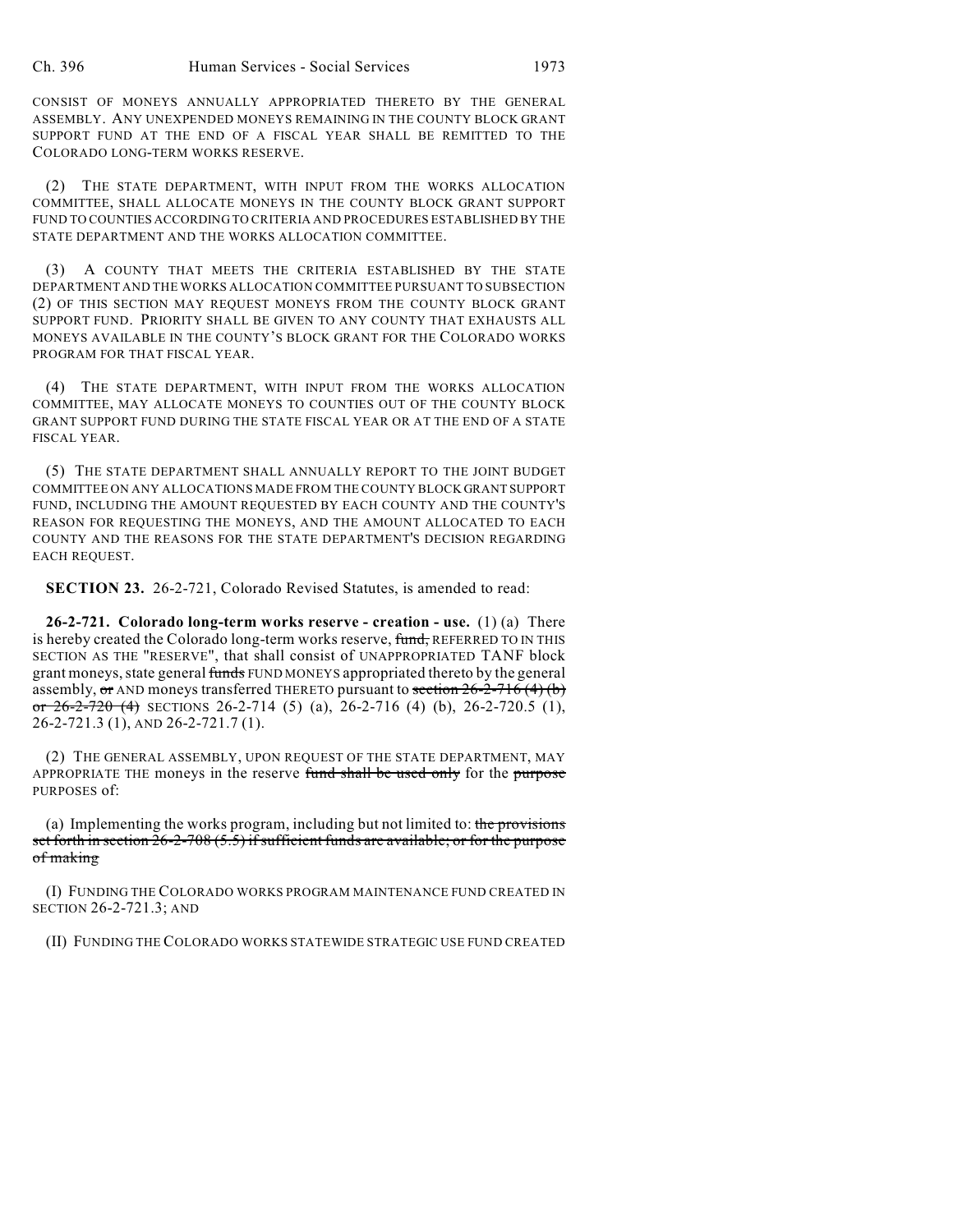IN SECTION 26-2-721.7; AND

(b) Transfers that are allowed under the federal law for transfers to programs funded by Title XX of the social security act or for transfers to the child care development fund. and shall be subject to annual appropriation by the general assembly; except that moneys in the long-term works reserve fund that have been transferred from county reserve accounts prior to July 1, 2004, pursuant to section  $26-2-714$  (5) (a) shall be used only for the purpose of implementing the works program at the county level.

(3) Prior to requesting any appropriations out of FROM the reserve fund for the purpose of making transfers, the state department shall consult with counties and provide information to the joint budget committee for the purposes of insuring ENSURING that all transfers of TANF funds do not exceed the federal limits for transfers and insuring ENSURING that the needs of counties to make transfers authorized pursuant to section 26-2-714 (7) and (9) are considered. Federal funds available to the state under the TANF block grant not otherwise appropriated shall be appropriated to the Colorado long-term works reserve fund. All interest derived from the deposit or investment of the moneys in the reserve fund shall be credited to the reserve fund.

**SECTION 24.** Part 7 of article 2 of title 26, Colorado Revised Statutes, is amended BY THE ADDITION OF THE FOLLOWING NEW SECTIONS to read:

**26-2-721.3. Colorado works program maintenance fund - creation - use report.** (1) THERE IS HEREBY CREATED THE COLORADO WORKS PROGRAM MAINTENANCE FUND, REFERRED TO IN THIS SECTION AS THE "MAINTENANCE FUND". THE MAINTENANCE FUND SHALL CONSIST OF MONEYS APPROPRIATED THERETO BY THE GENERAL ASSEMBLY FROM THE COLORADO LONG-TERM WORKS RESERVE. THE MONEYS IN THE MAINTENANCE FUND SHALL BE SUBJECT TO ANNUAL APPROPRIATION BY THE GENERAL ASSEMBLY TO THE EXECUTIVE DIRECTOR FOR USE IN RESPONDING TO EMERGENCY OR OTHERWISE UNFORESEEN PURPOSES THAT ARE AUTHORIZED BY THIS PART 7 OR BY FEDERAL LAW AND THAT ARE NECESSARY FOR THE EFFICIENT AND EFFECTIVE IMPLEMENTATION OF THE COLORADO WORKS PROGRAM AT THE STATE AND COUNTY LEVELS. ANY UNEXPENDED MONEYS REMAINING IN THE MAINTENANCE FUND AT THE END OF A FISCAL YEAR SHALL REVERT TO THE COLORADO LONG-TERM WORKS RESERVE.

(2) ON OR BEFORE FEBRUARY 15, 2009, AND ON OR BEFORE FEBRUARY 15 EACH YEAR THEREAFTER, THE EXECUTIVE DIRECTOR SHALL REPORT TO THE JOINT BUDGET COMMITTEE AND THE HEALTH AND HUMAN SERVICES COMMITTEES OF THE SENATE AND THE HOUSE OF REPRESENTATIVES, OR ANY SUCCESSOR COMMITTEES, CONCERNING THE USE OF MONEYS APPROPRIATED TO THE MAINTENANCE FUND IN THE PRECEDING FISCAL YEAR.

**26-2-721.5. Strategic allocation committee - created - duties - repeal.** (1) THERE IS HEREBY CREATED IN THE STATE DEPARTMENT THE STRATEGIC ALLOCATION COMMITTEE, REFERRED TO IN THIS SECTION AS THE "COMMITTEE", THAT SHALL CONSIST OF THIRTEEN MEMBERS, AS FOLLOWS:

(a) THE EXECUTIVE DIRECTOR OF THE DEPARTMENT OF LABOR AND EMPLOYMENT,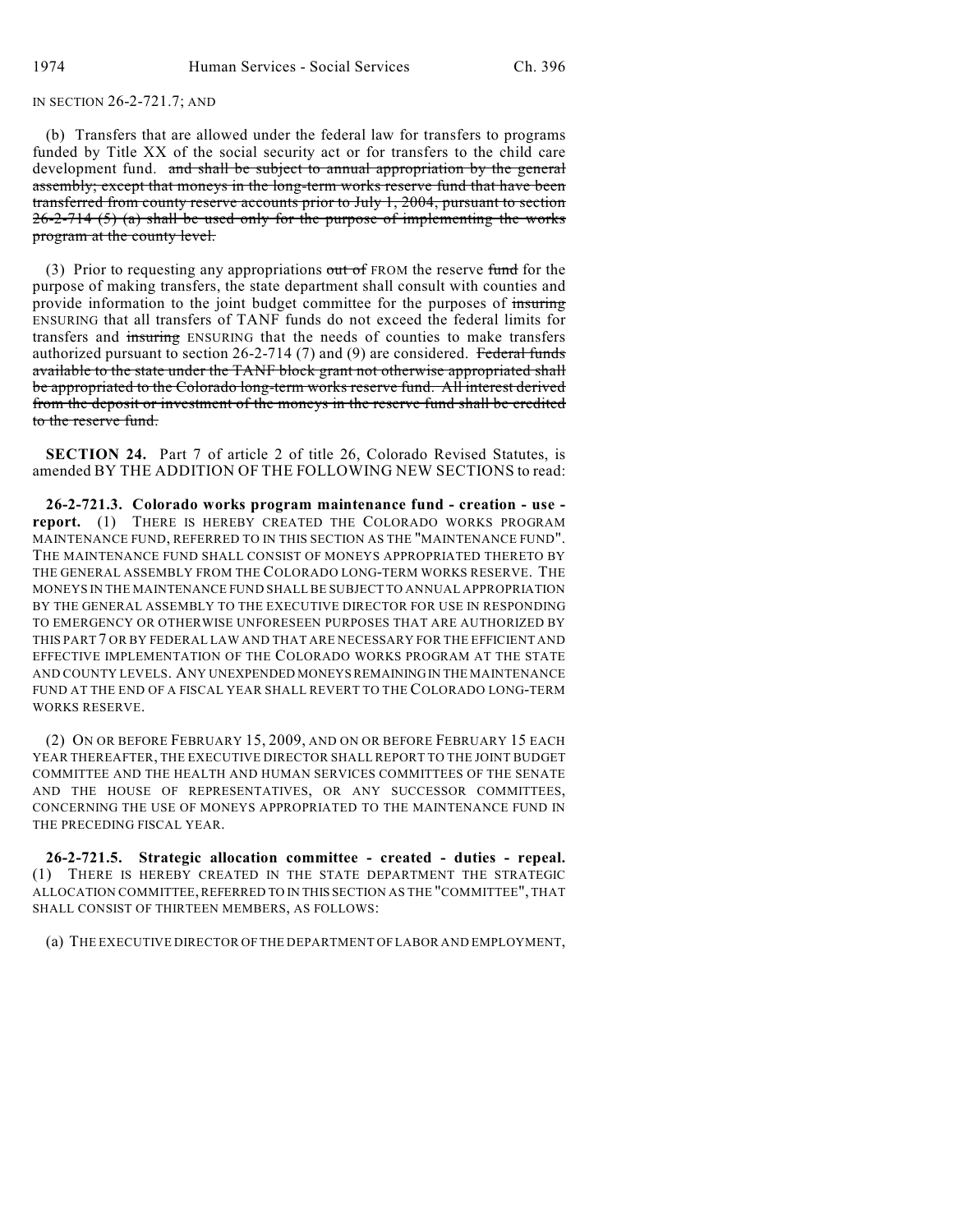OR HIS OR HER DESIGNEE;

(b) THE EXECUTIVE DIRECTOR OF THE DEPARTMENT OF PUBLIC HEALTH AND ENVIRONMENT, OR HIS OR HER DESIGNEE; AND

(c) ELEVEN MEMBERS APPOINTED, PURSUANT TO SUBSECTION (2) OF THIS SECTION, BY THE STATE BOARD AS FOLLOWS:

(I) FOUR MEMBERS WHO REPRESENT COUNTIES, AT LEAST TWO OF WHOM ARE MEMBERS OF THE WORKS ALLOCATION COMMITTEE;

(II) FOUR MEMBERS WHO REPRESENT COLORADO WORKS PROGRAM PARTICIPANT ADVOCATES, PARTICIPANTS OR FORMER PARTICIPANTS, AND NONPROFIT SERVICE PROVIDERS; AND

(III) THREE MEMBERS WHO REPRESENT INTERESTS IN EARLY CHILDHOOD DEVELOPMENT, CHILD WELFARE, COMMUNITY COLLEGES AND OCCUPATIONAL EDUCATION, WORKFORCE DEVELOPMENT, OR MENTAL HEALTH.

(2) IN MAKING APPOINTMENTS TO THE COMMITTEE, THE STATE BOARD SHALL SOLICIT APPLICATIONS FROM COUNTY DEPARTMENTS, ADVOCACY AGENCIES, AND OTHER INTERESTED PERSONS THROUGHOUT THE STATE. THE STATE DEPARTMENT SHALL ASSIST THE STATE BOARD IN REVIEWING THE APPLICATIONS RECEIVED AND IN SELECTING APPOINTEES. THE STATE BOARD MAY ALSO SEEK APPOINTMENT RECOMMENDATIONS FROM A STATEWIDE ASSOCIATION THAT REPRESENTS COUNTIES IN COLORADO AND FROM COLORADO WORKS PROGRAM PARTICIPANT ADVOCATES. THE STATE BOARD SHALL, TO THE EXTENT PRACTICABLE, ENSURE THAT THE PERSONS APPOINTED TO THE COMMITTEE ARE SELECTED FROM AREAS THROUGHOUT THE STATE AND ARE REPRESENTATIVE OF THE RACIAL, ETHNIC, AND GENDER DIVERSITY WITHIN THE STATE. THE STATE BOARD MAY PROMULGATE RULES AS NECESSARY FOR THE IMPLEMENTATION OF THIS SECTION.

(3) (a) THE APPOINTED MEMBERS OF THE COMMITTEE SHALL SERVE FOUR-YEAR TERMS; EXCEPT THAT, OF THE MEMBERS INITIALLY APPOINTED, FIVE SHALL SERVE TWO-YEAR TERMS. THE STATE BOARD MAY APPOINT THE SAME PERSON TO SERVE MULTIPLE CONSECUTIVE TERMS.

(b) THE EXECUTIVE DIRECTOR OF THE STATE DEPARTMENT, OR HIS OR HER DESIGNEE, SHALL SERVE AS AN EX OFFICIO AND NONVOTING MEMBER OF THE COMMITTEE AND AS THE CHAIR OF THE COMMITTEE. THE COMMITTEE SHALL MEET AS OFTEN AS NECESSARY TO COMPLETE ITS DUTIES AND SHALL ADOPT SUCH OPERATIONAL PROCEDURES AS MAY BE NECESSARY.

(c) THE MEMBERS OF THE COMMITTEE SHALL SERVE WITHOUT COMPENSATION AND WITHOUT REIMBURSEMENT FOR EXPENSES; EXCEPT THAT THE COMMITTEE MEMBERS WHO ARE NOT PUBLIC EMPLOYEES MAY RECEIVE REIMBURSEMENT FOR REASONABLE AND NECESSARY EXPENSES INCURRED IN SERVING AS MEMBERS OF THE COMMITTEE.

(d) THE APPOINTED MEMBERS OF THE COMMITTEE MAY BE REMOVED FOR CAUSE. IF A VACANCY ARISES AMONG THE APPOINTED MEMBERS OF THE COMMITTEE, THE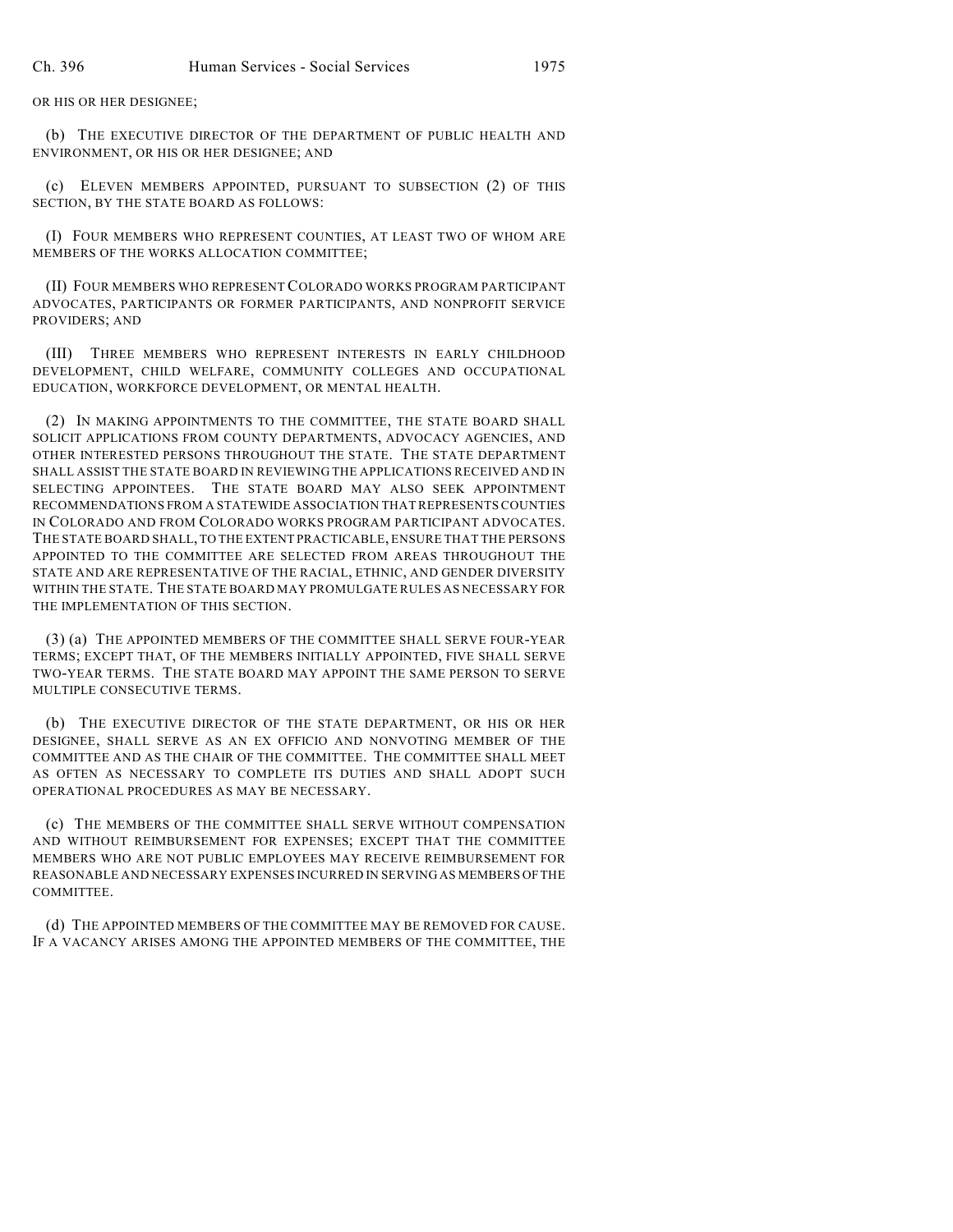STATE BOARD SHALL FILL THE VACANCY BY APPOINTMENT FOR THE REMAINDER OF THE TERM.

(4) THE COMMITTEE SHALL ADVISE THE EXECUTIVE DIRECTOR REGARDING CRITERIA AND PROCEDURES FOR MAKING ALLOCATIONS FROM THE COLORADO WORKS STATEWIDE STRATEGIC USE FUND CREATED IN SECTION 26-2-721.7 (1). IN ADDITION, THE COMMITTEE SHALL MAKE RECOMMENDATIONS AS PROVIDED IN SECTION 26-2-721.7 (2) AND (3) REGARDING ALLOCATIONS FROM THE COLORADO WORKS STATEWIDE STRATEGIC USE FUND.

(5) (a) THIS SECTION IS REPEALED, EFFECTIVE JULY 1, 2018.

(b) PRIOR TO THE REPEAL OF THIS SECTION, THE STRATEGIC ALLOCATION COMMITTEE SHALL BE REVIEWED AS PROVIDED FOR IN SECTION 2-3-1203, C.R.S.

**26-2-721.7. Colorado works statewide strategic use fund - created allocations - rules - report.** (1) (a) THERE IS HEREBY CREATED THE COLORADO WORKS STATEWIDE STRATEGIC USE FUND, REFERRED TO IN THIS SECTION AS THE "STATEWIDE STRATEGIC USE FUND", WHICH SHALL CONSIST OF THE MONEYS ANNUALLY APPROPRIATED THERETO BY THE GENERAL ASSEMBLY FROM THE COLORADO LONG-TERM WORKS RESERVE. THE MONEYS IN THE STATEWIDE STRATEGIC USE FUND SHALL BE SUBJECT TO ANNUAL APPROPRIATION BY THE GENERAL ASSEMBLY TO THE STATE DEPARTMENT FOR THE PURPOSES SPECIFIED IN THIS SECTION. ANY UNEXPENDED MONEYS REMAINING IN THE STATEWIDE STRATEGIC USE FUND AT THE END OF A FISCAL YEAR SHALL REVERT TO THE COLORADO LONG-TERM WORKS RESERVE.

(b) THE STATE DEPARTMENT MAY ANNUALLY USE UP TO TEN THOUSAND DOLLARS OF THE MONEYS ANNUALLY APPROPRIATED FROM THE STATEWIDE STRATEGIC USE FUND TO OFFSET THE COSTS INCURRED BY THE STRATEGIC ALLOCATION COMMITTEE.

(2) (a) BASED ON THE APPROVED RECOMMENDATIONS OF THE STRATEGIC ALLOCATION COMMITTEE, THE STATE DEPARTMENT SHALL ALLOCATE THE MONEYS APPROPRIATED TO THE STATEWIDE STRATEGIC USE FUND TO SUPPORT INITIATIVES AND PROGRAMS THAT:

(I) MEET AT LEAST ONE OF THE PURPOSES OF THE COLORADO WORKS PROGRAM, AS SPECIFIED IN SECTION 26-2-705; AND

(II) EITHER HAVE DEMONSTRATED EFFECTIVENESS IN ACHIEVING, OR REPRESENT AN EVIDENCE-BASED, INNOVATIVE APPROACH THAT IS LIKELY TO ACHIEVE, ONE OR MORE OF THE FOLLOWING GOALS:

(A) ENHANCING THE LONG-TERM SELF-SUFFICIENCY OF ELIGIBLE, LOW-INCOME COLORADO FAMILIES;

(B) REDUCING THE NUMBER OF CHILDREN AND FAMILIES LIVING IN POVERTY;

(C) STRENGTHENING FAMILIES WHO ARE LIVING IN POVERTY; OR

(D) INCREASING THE PARTICIPATION OF COLORADO WORKS PARTICIPANTS IN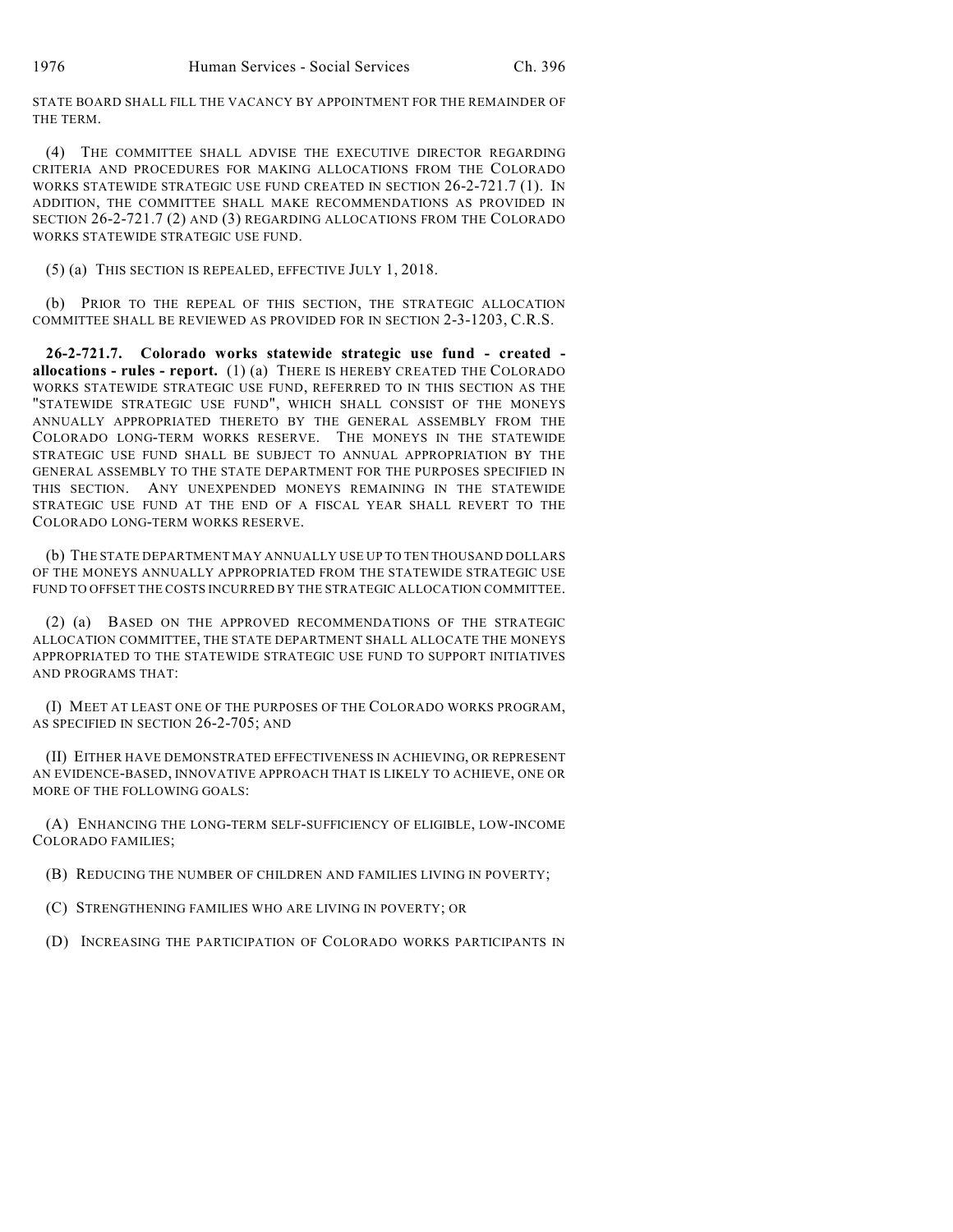MEANINGFUL WORK ACTIVITIES.

(b) INITIATIVES AND PROGRAMS THAT RECEIVE ALLOCATIONS FROM THE STATEWIDE STRATEGIC USE FUND MAY INCLUDE, BUT NEED NOT BE LIMITED TO, THOSE THAT SUPPORT REGIONAL PUBLIC-PRIVATE PARTNERSHIPS TO ACCOMPLISH THE PURPOSES SPECIFIED IN PARAGRAPH (a) OF THIS SUBSECTION (2).

(3) (a) THE STRATEGIC ALLOCATION COMMITTEE MAY CONSIDER APPLICATIONS FROM, AND RECOMMEND ALLOCATIONS FROM THE STATEWIDE STRATEGIC USE FUND TO, ANY ONE OR MORE OF THE FOLLOWING ENTITIES, REFERRED TO IN THIS SECTION AS "AN ELIGIBLE ENTITY":

(I) A COUNTY DEPARTMENT;

(II) A NONPROFIT OR NOT-FOR-PROFIT ENTITY;

(III) A STATE AGENCY;

(IV) ANY OTHER APPROPRIATE ENTITY SPECIFIED BY RULE OF THE STATE BOARD.

(b) AN ELIGIBLE ENTITY, SINGLY OR JOINTLY WITH ONE OR MORE OTHER ELIGIBLE ENTITIES, THAT SEEKS AN ALLOCATION FROM THE STATEWIDE STRATEGIC USE FUND SHALL SUBMIT AN APPLICATION TO THE STRATEGIC ALLOCATION COMMITTEE, AS PROVIDED BY RULE OF THE STATE BOARD. IN REVIEWING APPLICATIONS, THE STRATEGIC ALLOCATION COMMITTEE SHALL TAKE INTO ACCOUNT THE DEGREE OF COLLABORATION AND COOPERATION BETWEEN THE APPLYING ELIGIBLE ENTITY AND THE COUNTY DEPARTMENT FOR THE COUNTY IN WHICH THE INITIATIVE OR PROGRAM WOULD BE IMPLEMENTED, AS DEMONSTRATED IN MATERIALS SUBMITTED WITH THE APPLICATION.

(c) THE STRATEGIC ALLOCATION COMMITTEE SHALL REVIEW ALL APPLICATIONS RECEIVED AND SHALL MAKE RECOMMENDATIONS TO THE EXECUTIVE DIRECTOR FOR ALLOCATIONS FROM THE STATEWIDE STRATEGIC USE FUND. EACH RECOMMENDATION BY THE STRATEGIC ALLOCATION COMMITTEE SHALL REQUIRE THE APPROVAL OF AT LEAST NINE OF THE COMMITTEE MEMBERS.

(d) THE EXECUTIVE DIRECTOR SHALL APPROVE THE RECOMMENDATIONS OF THE STRATEGIC ALLOCATION COMMITTEE FOR ALLOCATION BY THE STATE DEPARTMENT OF THE MONEYS IN THE STATEWIDE STRATEGIC USE FUND. IF THE EXECUTIVE DIRECTOR DOES NOT APPROVE A RECOMMENDATION OF THE STRATEGIC ALLOCATION COMMITTEE, THE COMMITTEE MAY SUBMIT THE RECOMMENDATION TO THE STATE BOARD FOR APPROVAL. IF THE STATE BOARD APPROVES THE RECOMMENDATION, THE STATE DEPARTMENT SHALL ALLOCATE THE MONEYS AS RECOMMENDED BY THE STRATEGIC ALLOCATION COMMITTEE.

(4) IF AN ALLOCATION TO A NONPROFIT OR NOT-FOR-PROFIT ENTITY IS APPROVED PURSUANT TO THIS SECTION, THE STATE DEPARTMENT IN ALLOCATING THE MONEYS SHALL COMPLY WITH ANY APPLICABLE REQUIREMENTS OF THE "PROCUREMENT CODE", ARTICLES 101 TO 112 OF TITLE 24, C.R.S.

(5) EACH ELIGIBLE ENTITY OR GROUP OF ELIGIBLE ENTITIES THAT RECEIVES AN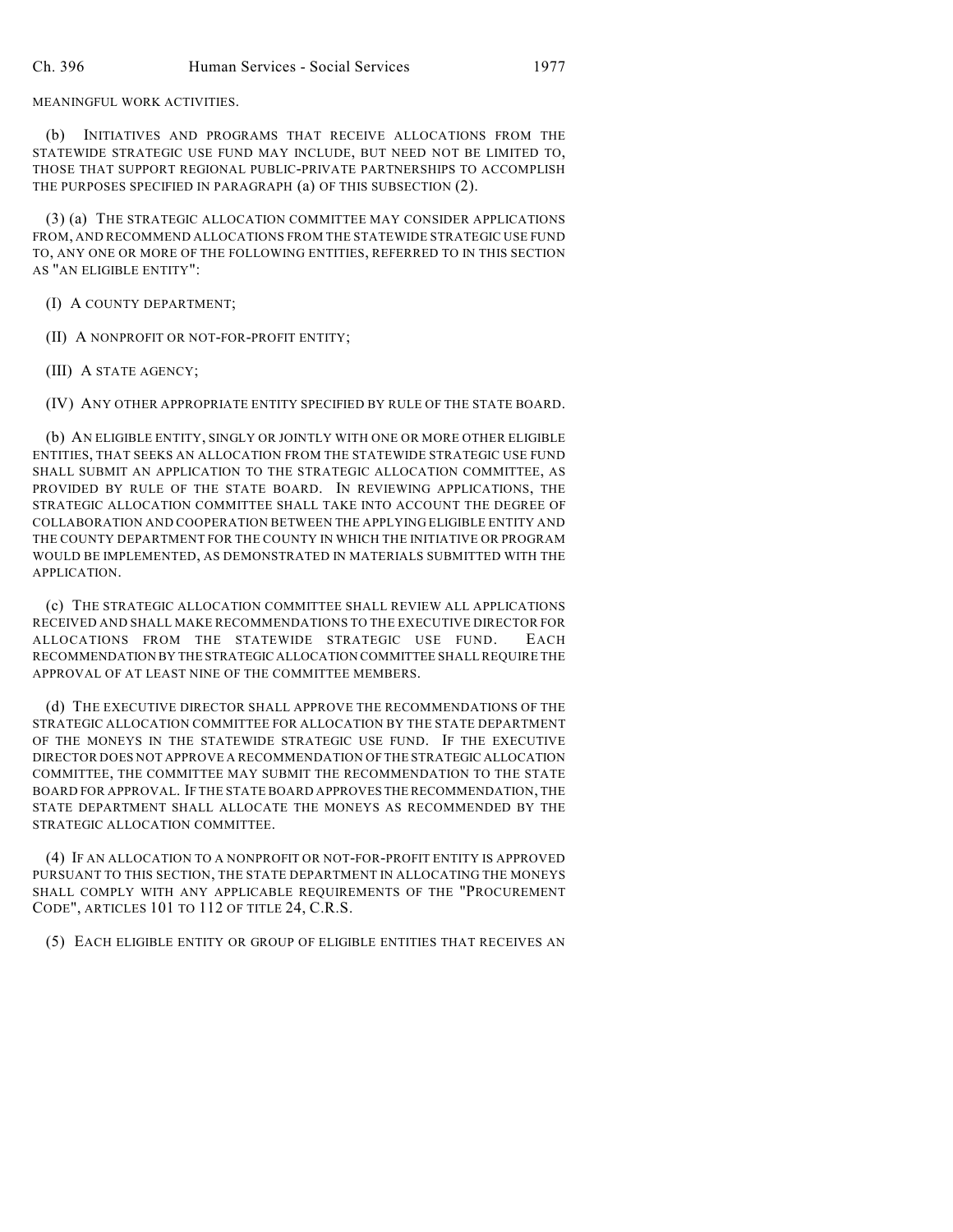ALLOCATION FROM THE STATEWIDE STRATEGIC USE FUND PURSUANT TO THIS SECTION SHALL COMPLY WITH ALL REPORTING AND MONITORING REQUIREMENTS ESTABLISHED BY RULE OF THE STATE BOARD FOR PURPOSES OF OVERSEEING THE EFFECTIVENESS OF THE PROGRAMS AND INITIATIVES IMPLEMENTED WITH ALLOCATIONS FROM THE FUND. THE STATE DEPARTMENT, IN ACCORDANCE WITH STATE BOARD RULES, SHALL REVIEW THE IMPLEMENTATION OF THE PROGRAMS AND INITIATIVES THAT RECEIVE ALLOCATIONS FROM THE STATEWIDE STRATEGIC USE FUND.

(6) THE STATE BOARD SHALL PROMULGATE RULES PURSUANT TO THE "STATE ADMINISTRATIVE PROCEDURE ACT", ARTICLE 4 OF TITLE 24, C.R.S., AS SPECIFIED IN THIS SECTION AND AS MAY OTHERWISE BE NECESSARY FOR THE IMPLEMENTATION OF THIS SECTION.

(7) ON OR BEFORE FEBRUARY 15, 2009, AND ON OR BEFORE FEBRUARY 15 EACH YEAR THEREAFTER, THE EXECUTIVE DIRECTOR SHALL SUBMIT TO THE JOINT BUDGET COMMITTEE AND TO THE HEALTH AND HUMAN SERVICES COMMITTEES OF THE SENATE AND THE HOUSE OF REPRESENTATIVES, OR ANY SUCCESSOR COMMITTEES, A REPORT CONCERNING THE PROGRAMS AND INITIATIVES THAT RECEIVED ALLOCATIONS FROM THE STATEWIDE STRATEGIC USE FUND IN THE PRECEDING FISCAL YEAR.

**SECTION 25.** 23-60-304 (4) (b) (I), Colorado Revised Statutes, is amended to read:

**23-60-304. Plans - development and implementation.** (4) (b) The board shall enter into a cooperative arrangement with the state department of human services to develop:

(I) Appropriate educational and academic training programs for participants in the Colorado works program, created in part 7 of article 2 of title 26, C.R.S., based upon the job market analysis prepared in accordance with section  $26-2-709(2)(c)$ (H) SECTION 26-2-712 (10), C.R.S.; and

**SECTION 26.** 26-2-804 (2) (d), Colorado Revised Statutes, is amended to read:

**26-2-804. Funding - allocation - maintenance of effort.** (2) In state fiscal years 1998-99 and thereafter, the state department may adjust the county block grant identified in subsection (1) of this section by increasing or reducing the amount of such grants based upon factors that shall include but not be limited to:

(d) The fact that the county received funds from the short-term works emergency COUNTY BLOCK GRANT SUPPORT fund, CREATED IN SECTION 26-2-720.5, in the previous fiscal year for allowable child care expenditures, which may indicate that the previous fiscal year's allocation was insufficient to meet the county's needs.

**SECTION 27.** 40-8.7-109 (1) (e), Colorado Revised Statutes, is amended to read:

**40-8.7-109. Low-income energy assistance program.** (1) The organization shall provide energy assistance to individuals and organizations in Colorado. Such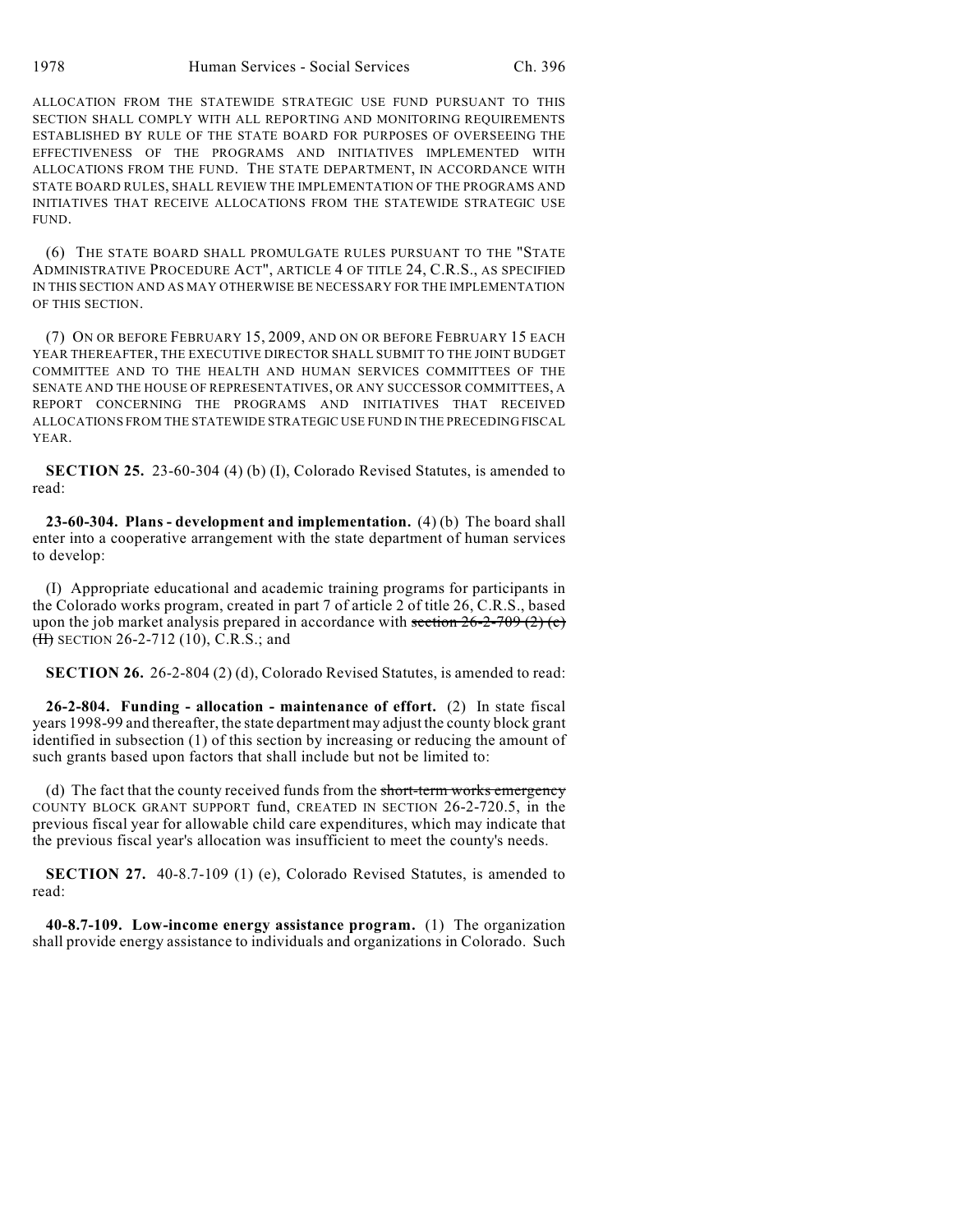assistance shall give priority to households where one or more persons are recipients of:

(e) Colorado works PROGRAM assistance as set forth in sections 26-2-706 and 26-2-707 SECTION 26-2-706.6, C.R.S.

**SECTION 28.** 2-3-1203 (3), Colorado Revised Statutes, is amended BY THE ADDITION OF A NEW PARAGRAPH to read:

**2-3-1203. Sunset review of advisory committees.** (3) The following dates are the dates for which the statutory authorization for the designated advisory committees is scheduled for repeal:

(ee) JULY 1, 2018: THE STRATEGIC ALLOCATION COMMITTEE CREATED PURSUANT TO SECTION 26-2-721.5, C.R.S.

**SECTION 29. Appropriation.** (1) In addition to any other appropriation, there is hereby appropriated to the department of human services, for the fiscal year beginning July 1, 2008, the sum of three million dollars (\$3,000,000), or so much thereof as may be necessary, for the Colorado works program maintenance fund created in section 26-2-721.3, Colorado Revised Statutes. Said sum shall be from federal Temporary Assistance for Needy Families block grant funds in the Colorado long-term works reserve created in section 26-2-721, Colorado Revised Statutes.

(2) In addition to any other appropriation, there is hereby appropriated to the department of human services, for the fiscal year beginning July 1, 2008, the sum of ten million dollars (\$10,000,000), or so much thereof as may be necessary, for the Colorado works statewide strategic use fund created in section 26-2-721.7, Colorado Revised Statutes. Said sum shall be from federal Temporary Assistance for Needy Families block grant funds in the Colorado long-term works reserve created in section 26-2-721, Colorado Revised Statutes.

(3) In addition to any other appropriation, there is hereby appropriated, to the department of human services, for allocation to the office of self sufficiency, for Colorado Works program, for administration, for the fiscal year beginning July 1, 2008, the sum of sixty-five thousand seventy-one dollars (\$65,071) and 1.0 FTE, or so much thereof as may be necessary, for the implementation of this act. Said sum shall be from federal Temporary Assistance for Needy Families block grant funds.

(4) In addition to any other appropriation, there is hereby appropriated, to the department of human services, for allocation to the office of self sufficiency, for Colorado Works program, for county training, for the fiscal year beginning July 1, 2008, the sum of one hundred forty thousand dollars (\$140,000), or so much thereof as may be necessary, for the implementation of this act. Said sum shall be from federal Temporary Assistance for Needy Families block grant funds.

(5) In addition to any other appropriation, there is hereby appropriated, to the department of human services, for allocation to the office of self sufficiency, for Colorado Works program, for federal TANF reauthorization CBMS changes, for the fiscal year beginning July 1, 2008, the sum of one hundred sixty-eight thousand four hundred dollars (\$168,400), or so much thereof as may be necessary, for the